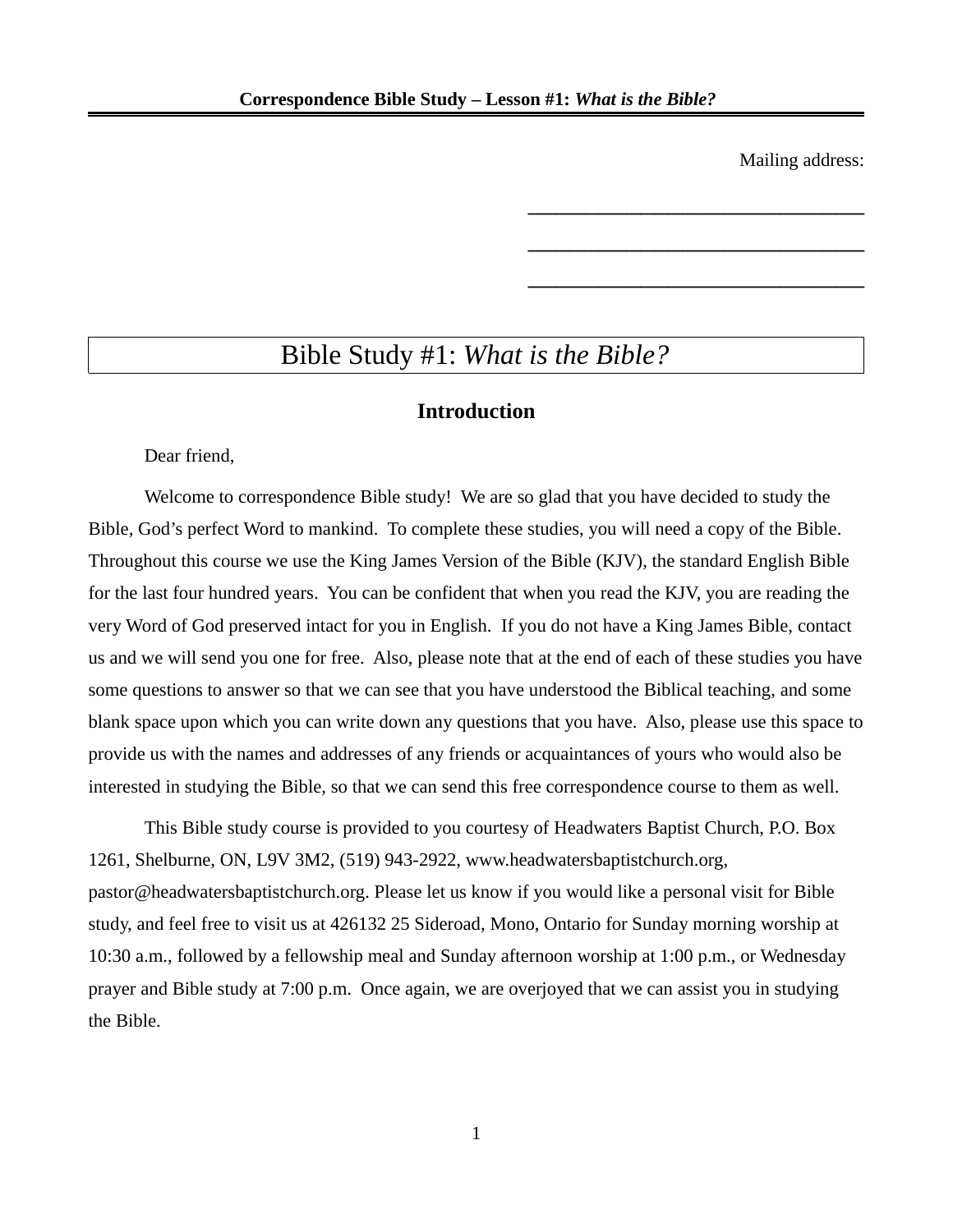#### **Basics about your Bible**

If you turn to the front section of your Bible, you will see the table of contents. The Bible is one Book, yet it is made up of 66 different books, with about forty different authors, who wrote from a period stretching from before 1,400 B. C. to almost A. D. 100. In the table of contents, you will notice that the books of the Bible are divided into two major sections, the Old Testament, which was composed before the coming of Jesus Christ, and the New Testament, which was written after His coming. The Bible begins with "In the beginning God created the heaven and the earth" (Genesis 1:1), and ends with an account of the end of all things and the establishment of the eternal reign of God in its last book, the book of Revelation. As you do this Bible study, you will learn more and more about the content and teachings of the books of the Bible.

Throughout this study, you will see references, like the "Genesis 1:1" in the paragraph above, following (or in some cases, before) quotations from the Bible. It is essential that you know how to look these up. (If you already know how to do this, great—don't worry, soon we will cover something that is almost surely new for you. If you do not know this, though, you cannot do any of the rest of this Bible study.) In a reference like "Genesis 1:1," the word at the front, here "Genesis," refers to the book of the Bible from which the quotation comes. To find a book of the Bible, look in the table of contents. You will notice that Genesis is the first book of the Old Testament. A page number is given so that you can find the book; you will find Genesis shortly after the table of contents. The "1:1" refers to the chapter and the verse in the book of the Bible specified by the word that comes before it; the "1" before the colon refers to the chapter in the book of Genesis, and the "1" after the colon to the verse in that chapter. Turn to the first page of the book of Genesis. Find the heading that says "chapter 1." Then look in the left column, and you will see numbers going down the side of the page. Those are the verse numbers. If you look at chapter one, the first verse, you will see "In the beginning God created the heaven and the earth," the reference quoted in the previous paragraph. Look down to verse 26 of chapter one; there you see "And God said, Let us make man in our image, after our likeness: and let them have dominion over the fish of the sea, and over the fowl of the air, and over the cattle, and over all the earth, and over every creeping thing that creepeth upon the earth." The reference for that verse would be Genesis 1:26, since it is in the book of Genesis, chapter one, and is verse 26 in chapter one. Flip over now to Genesis chapter two, and verse eight, or Genesis 2:8; there you will see "And the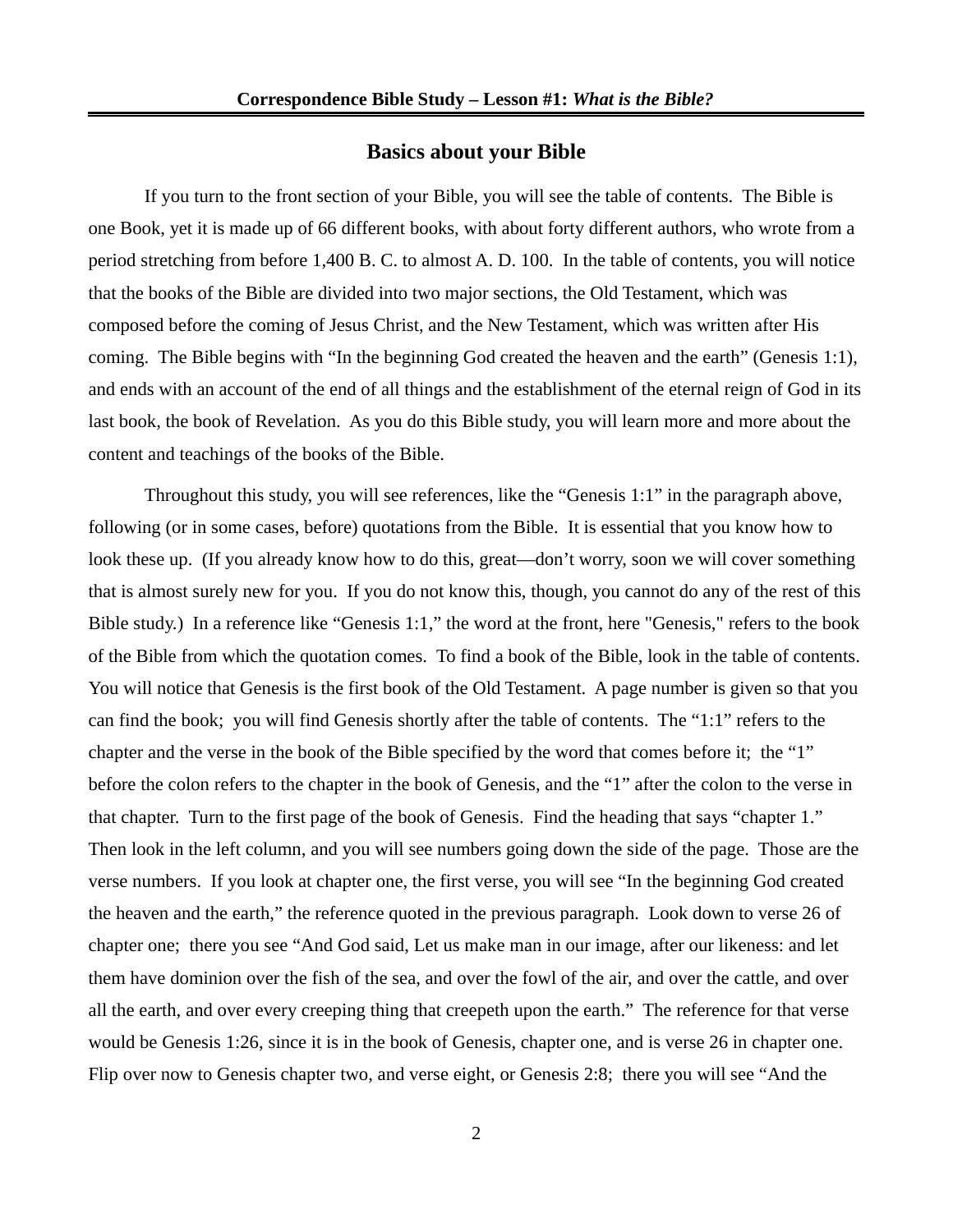LORD God planted a garden eastward in Eden: and there he put the man whom he had formed." Now go back to the table of contents, and find Proverbs 30:5; locate the book of Proverbs, which is in the Old Testament, then go to chapter thirty, and to verse five. Fill in the blank for this verse:

Every  $\frac{1}{1}$  \_ \_ \_ \_ \_ of God *is* pure: he *is* a shield unto them that put their trust in him. Did you find the verse? Good job! You now know how to look up references in the Bible.<sup>[1](#page-2-0)</sup>

Also, notice in Proverbs 30:5, that the word "is" in the verse is italicized *(like this)* twice, in "God *is* pure" and in "he *is* a shield." The italics are there to represent words that are not in the original languages of the Bible, Hebrew for the Old Testament (except for a few chapters in Aramaic), and Greek for the New Testament, but are needed in an English translation. The scholars who gave us the King James Version made it into a very literal, word-for-word translation, so that the Word of God would be faithfully represented in our language. In this verse, for example, "every" translates the Hebrew word for "every," *kol*, "word" translates the Hebrew for "word," *'imrah*, "of God" translates the Hebrew for "of God," *'eloha*, and "pure" translates the Hebrew word for "pure," *tserupha*. The "is" in italics represents a word that is needed in English, but is not in the original Hebrew; in Hebrew, to say "Every word of God is pure," you could just say "Every word of God—pure," meaning the same thing we do in our English Bible, but just not using the verb "is." The King James Bible is so accurate that it even puts words needed in English like this in italics, so that you can tell what English words directly represent Hebrew and Greek words, and what words are needed in English but do not directly represent a word in the original. How blessed we are to have, in the King James Version, a Bible so accurate that even these little details of the original language texts are preserved!

<span id="page-2-0"></span><sup>1</sup> You should also know that books of the Bible that have only one chapter just put the verse number in the numerical part of a reference. For example, to quote verse four in the book of Jude, which has only one chapter, one would write (Jude 4), not (Jude 1:4). For books of the Bible with a number of chapters, if someone wishes to cite an entire chapter rather than a specific verse only, the chapter number would appear without a verse number. For example, to reference the entire thirtieth chapter of the book of Proverbs, one would write (Proverbs 30). The twentieth chapter of Exodus would be (Exodus 20), while the first verse in the twentieth chapter would be (Exodus 20:1). Notice that (Jude 4) and (Exodus 4) mean different things: the one is the fourth *verse* in the only chapter in Jude, while the other is the entire fourth *chapter* of the book of Exodus. Also, if a particular chapter is the topic of discussion, a reference such as (v. 20) means the twentieth verse in that chapter. If we were discussing Exodus chapter 20, (v. 4) would be the fourth verse of that chapter, while (v. 8) would mean the eighth verse. You should also know that the annotation "cf." means "compare." Sometimes people will abbreviate the books of the Bible; they might write (Gen 1:1) instead of (Genesis 1:1), or (Ex 20:4) instead of (Exodus 20:4), to designate the books of Genesis or Exodus. Usually such abbreviations are selfexplanatory. In fact, looking up verses is pretty self-explanatory. We have given you all this explanation just in case, but it really is not very hard. You can definitely figure it out.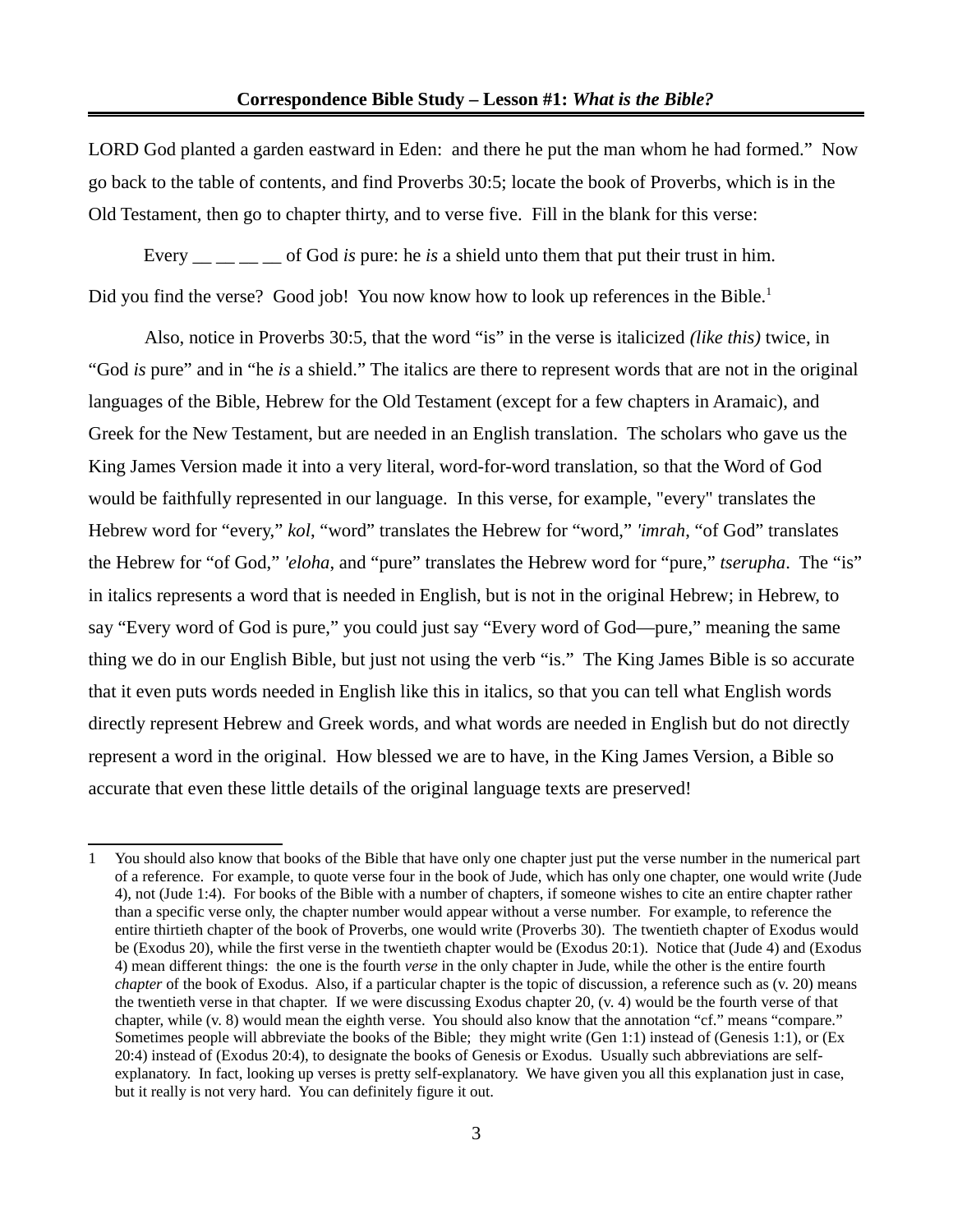Now turn to John 3:7 in the New Testament. This verse says:

"Marvel not that I said unto The same way to must be born again."

What is the meaning of this "thee" and "ye"? Today, in ordinary speech we would simply say "you" both times—that is what both "thee" and "ye" mean—speaking technically, the words are 2nd person pronouns. However, both the Hebrew and the Greek languages have a different word for "you" when referring to only one person, (for example, "You, John, need to come here.") and for "you" when referring to more than one person ("You, Jack and Jill, both need to run up the hill."). In modern English, we have lost this distinction, so that one cannot tell from the word "you" if the speaker refers to only one person or thing or to a group. However, the King James Bible preserves the distinction; when the Bible says "thou," or "thee," or "thy," it translates the Hebrew or Greek words for "you" referring to only one person: "Thou, John, needest<sup>[2](#page-3-0)</sup> to come here," while when it uses "ye" or "you," it translates a Hebrew or Greek word that refers to "you" as more than one person: "You people, Jack and Jill, come ye up the hill over here." When distinctions such as these are preserved, and, for such a literal and accurate translation, it has such remarkable beauty and amazing literary style, can we wonder that the King James Bible has been, and continues to be, the standard English Bible? When you hold it in your hands, you hold the very Word of God, pure and powerful just as when it was originally given. You can trust your Bible! We will consider this subject in more detail later.

As we continue in these studies, it is essential that you look up the verses with words missing and blanks to fill in. Other verse references will be mentioned for further study—if you look them up too, you are doing very well, but they are not as essential to the main point. You are far better off looking up only the verses with blanks and finishing the study than looking up everything, getting bogged down, and never sending it back in the mail because you never finish! Also, it is very possible that you will not complete the entire Bible study in one sitting. If you stop somewhere to take a break, give yourself a definite time, perhaps the next day, or the day after, when you will return to it, set a schedule, and work at it regularly until you finish. If you misplace or lose it, do not hesitate to contact

<span id="page-3-0"></span><sup>2</sup> Note as well that when a verb has an *est* or *eth* ending, you can just drop it; *needeth* means *needs, heareth* means *hears, doest* means *does, walkest* means *walks,* and so on.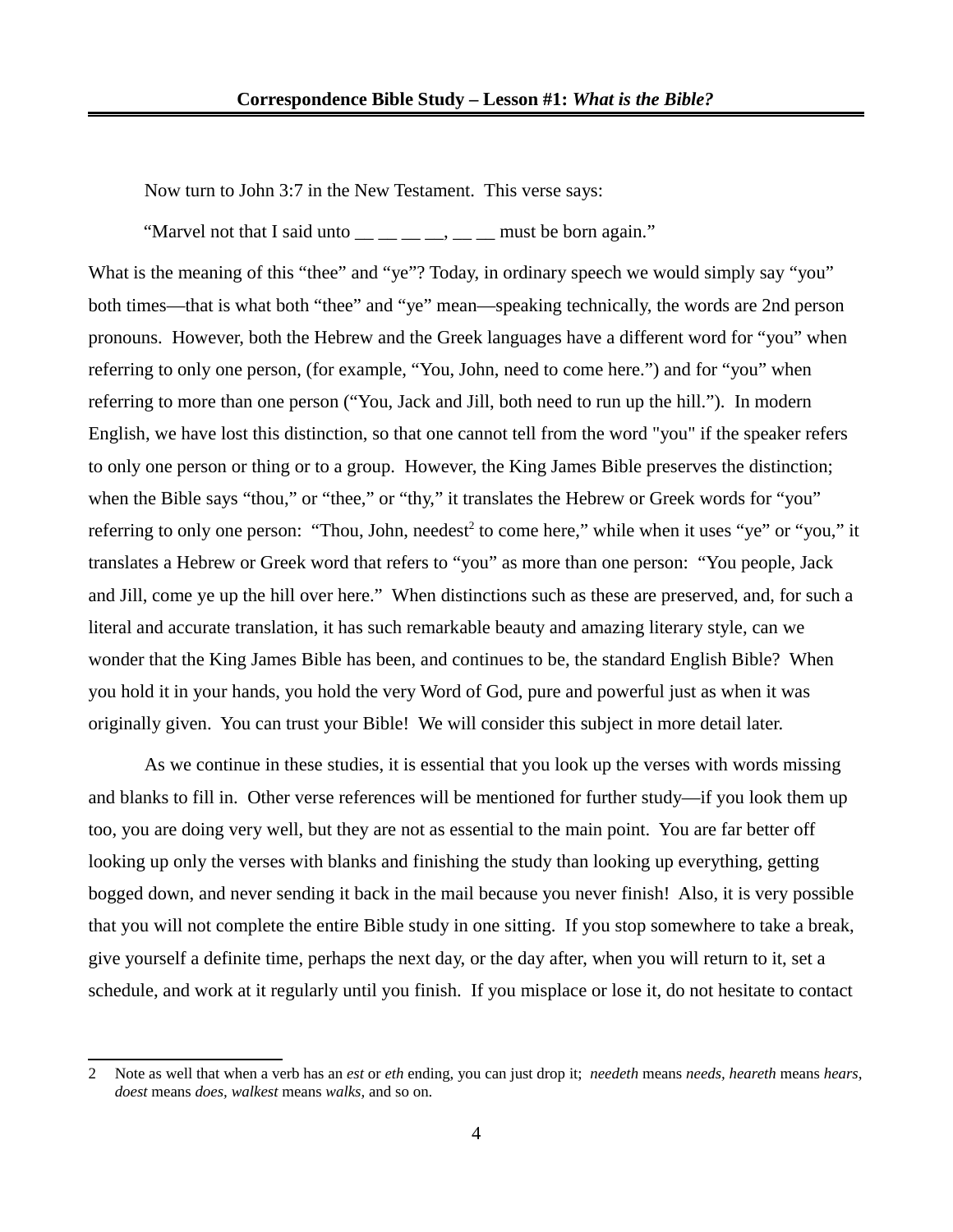us for another copy. If God says that laziness in general is sinful and brings terrible consequences in life (Proverbs 6:6-11), how much more sinful is laziness in learning about God's Word?

You now know how to look up verses, and understand some of the basic features of your English Bible. Having gained this knowledge, let us see what Scripture claims for itself.

### **The Inspiration of the Bible:**

### **What the Bible claims for itself**

Look at 2 Timothy 3:16. The Bible states there that "All scripture *is* given by

\_\_ \_\_ \_\_ \_\_ \_\_ \_\_ \_\_ \_\_ \_\_ \_\_ \_\_ of God, and *is* profitable for doctrine, for reproof, for correction, for instruction in righteousness." The word "inspiration" means "God-breathed." The Bible claims that its words are God's Words; it records Him speaking. Look at Matthew 4:4:

But he answered and said, It is written, Man shall not live by bread alone, but by every that proceedeth out of the mouth of God.

Here Jesus Christ is speaking about the Bible, as an examination of the verses before and after 4:4 demonstrates. He states that man is to live by every "word" of the Bible, for each one "proceedeth out of the mouth of God." In fact, look at what He said in Matthew 5:17-18:

Think not that I am come to destroy the law, or the prophets: I am not come to destroy, but to fulfil. For verily I say unto you, Till heaven and earth pass, one  $\frac{1}{\sqrt{2}}$  or one  $\frac{1}{\sqrt{2}}$  shall in no wise pass from the law, till all be fulfilled.

Here, Christ spoke about the "law and the prophets" (the Old Testament, the part of the Bible that had already been written; sometimes it was also called "the law," as you can see by comparing v. 17 and v. 18). The "jot" was the smallest letter in the Hebrew language, the *yod,* just like the "i" is our smallest English letter. The "tittle" referred to the smallest details of the Hebrew text; it would be similar to the dot on the "i." Christ said that the Bible was so sure that, as it were, not one "i" or even the dot on the "i" would pass away! The Bible clearly claims that its own words are inspired.

Furthermore, the entire Bible from cover to cover is God's Word; there are no parts that are "less inspired" then others. Look back again at 2 Timothy 3:16. Note that it says that " $\frac{1}{\sqrt{2}}$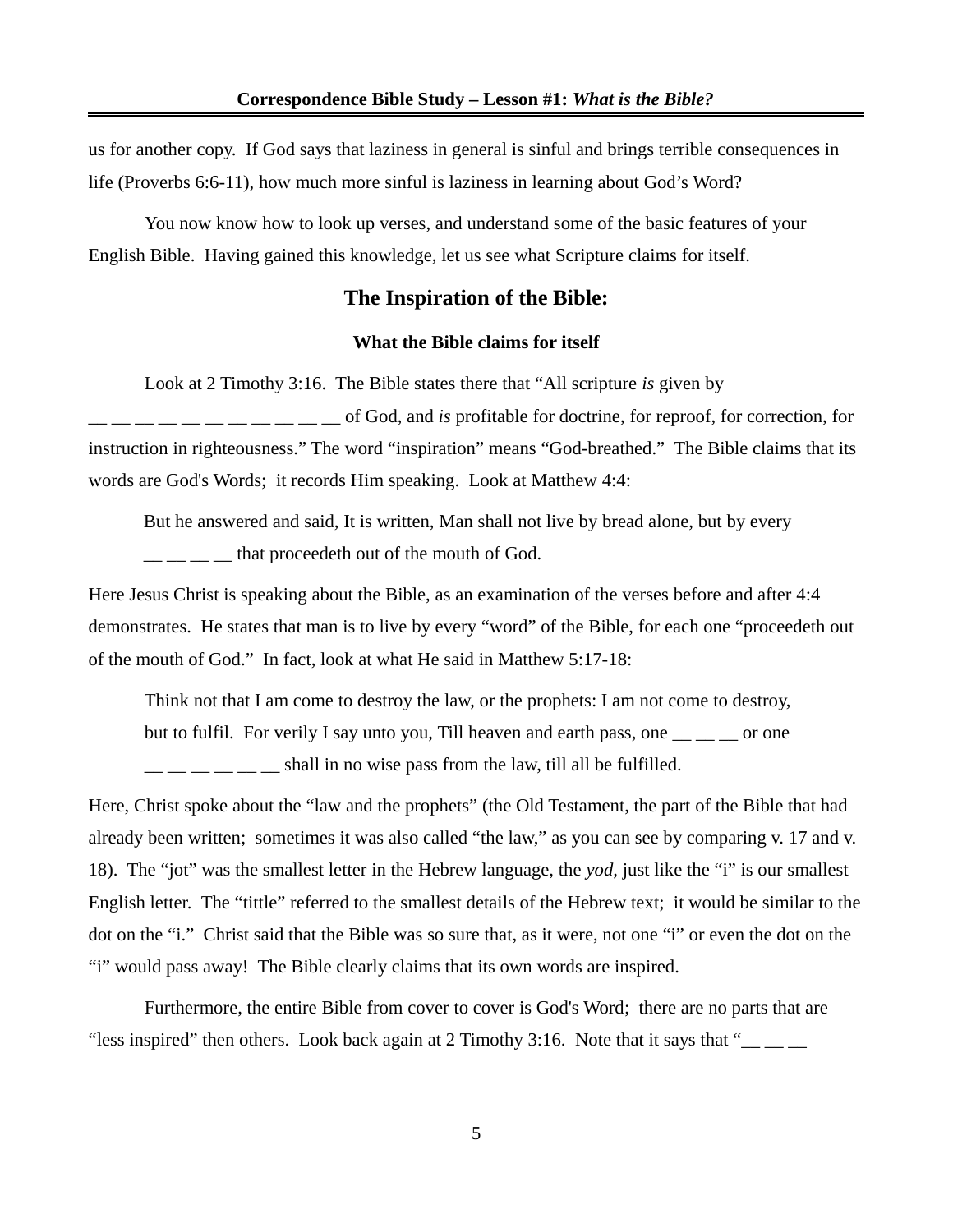Scripture is given by inspiration of God." The whole Book, from Genesis to Revelation, is God's perfect Word.

Peter gives us a powerful statement about the inspiration of the Bible in 2 Peter 1:16-21: For we have not followed cunningly devised fables, when we made known unto you the power and coming of our Lord Jesus Christ, but were eyewitnesses of his majesty. For he received from God the Father honour and glory, when there came such a voice to him from the excellent glory,  $\_\_\_\_\_\_\_\_\$  is my beloved  $\_\_\_\_\_\$  in whom I am well pleased. And this voice which came from heaven we heard, when we were with him in the holy mount. We have also a more  $\_\_\_\_\_\_\_\$ word of prophecy; whereunto ye do well that ye take heed, as unto a light that shineth in a dark place, until the day dawn, and the day star arise in your hearts: Knowing this first, that no prophecy of the  $\Box$   $\Box$  is of any private interpretation. For the prophecy came not in old time by the will of man: but holy men of God spake *as they were* moved by the Holy

#### Ghost.

The apostle Peter was with Jesus Christ throughout His ministry upon the earth, was with Him in the times surrounding His crucifixion, and was an eyewitness of His resurrection and His ascension back to heaven. He assures the readers of 2 Peter that he and the other apostles did not just make everything up, or follow "cunningly devised fables," and testifies that he had been an eyewitness to the "majesty" of Christ. He then refers to a time when he was with Jesus Christ in the "holy mount" and heard the voice of the heavenly Father. (Matthew 17:1-9 describes what took place). You will see in that passage that the Lord Jesus took Peter up a mountain with James and John, and appeared to them in His glory. You will also notice in Matthew 17:5 the statement "This is my beloved Son, in whom I am well pleased," which Peter quotes again in the passage we are talking about, 2 Peter 1:16-21. Peter had heard the actual audible voice of God the Father! We can only imagine how incredible that must have been; no wonder that he and the other disciples, when they heard it, "fell on their face, and were sore afraid" (Matthew 17:6). However, here in 2 Peter chapter one, he says that the "prophecy of the Scripture" (v. 20) is "more sure" (v. 19) than even the audible voice of God! How highly Peter viewed the Scriptures! Every word, phrase, line, chapter, and book is God speaking. Furthermore, note that Peter in 2 Peter 1:20 says that the Scripture is not "of any \_\_ \_ \_ \_ \_ \_ \_ \_ \_ interpretation." This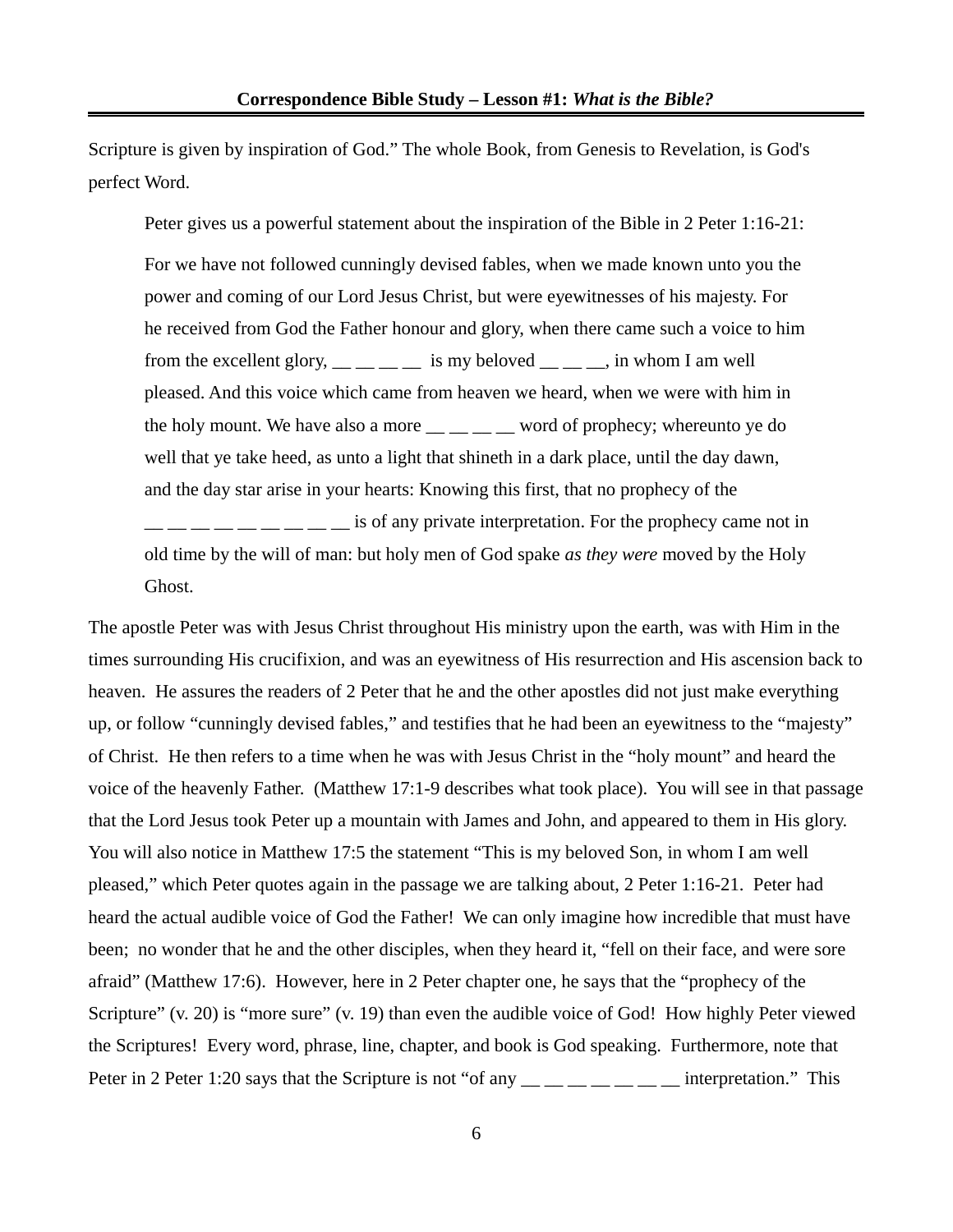statement means that we cannot say that anything in the Bible is "just how you interpret it" or "just how I interpret it." It means exactly what it says, and it has one correct interpretation, the one that God meant when He inspired it. Think about it. God gave us the Bible so that we could learn about Him; do you think He would make it so that nobody could understand what He said, or people could have thousands of conflicting "interpretations" of it that were all "true," even though they all totally contradicted each other? We don't say "that's just your interpretation of the law" to a police officer when he pulls us over for running a red light or speeding—we know it will not work. God says that we can't say that with His Word either.

Finally, in 2 Peter 1:21, we find out how God used man to write the Bible. The words of the Bible did not come "in old time by the will of  $\_\_\_\_\_$  but holy men of God spake as they were <u>\_</u> \_ by the Holy Ghost." The human writers of Scripture were not writing whatever they wanted, but the Holy Spirit controlled them so that their very words were God's. We can compare God's authorship and the human recording of the Bible to what we do when we write a letter with a pen. The words of our letter are our words, but it is the pen that actually puts our words on the paper. Just like that, God wrote the Bible, but He used "holy men of God" as His "pens." We can see this process described in Acts 4:24-25: "Lord, thou art God, which hast made heaven, and earth, and the sea, and all that in them is:  $\_\_$   $\_\_$  by the  $\_\_$   $\_\_$   $\_\_$  of thy servant  $\_\_$   $\_\_$   $\_\_$  hast said," etc. God's servant David wrote the words that follow in Acts 4:25, which quotes Psalm 2:1. However, it was God who really said it "by [David's] mouth." Since the Bible is, from cover to cover, the Word of God, and Titus 1:2 tells us that God "cannot lie," we can be sure that everything the Bible says about God, life, history, science, and everything else is entirely free from error. We can say, as Jesus Christ said in prayer to God the Father, "thy \_\_ \_ \_ \_ is truth" (John 17:17). Considering all of this, we should have the utmost reverence and respect for the Holy Bible. God says, "To this man will I look, even to him that is poor and of a contrite spirit, and trembleth at my word" (Isaiah 66:2).

We have seen what the Bible claims for itself. However, cannot someone say, "These claims are all very well, but I could write a book and claim that its very words were God's words as well; how do we know that the Bible is any better than something I could just make up?" This is an important question. What evidence do we have for these Biblical claims?

7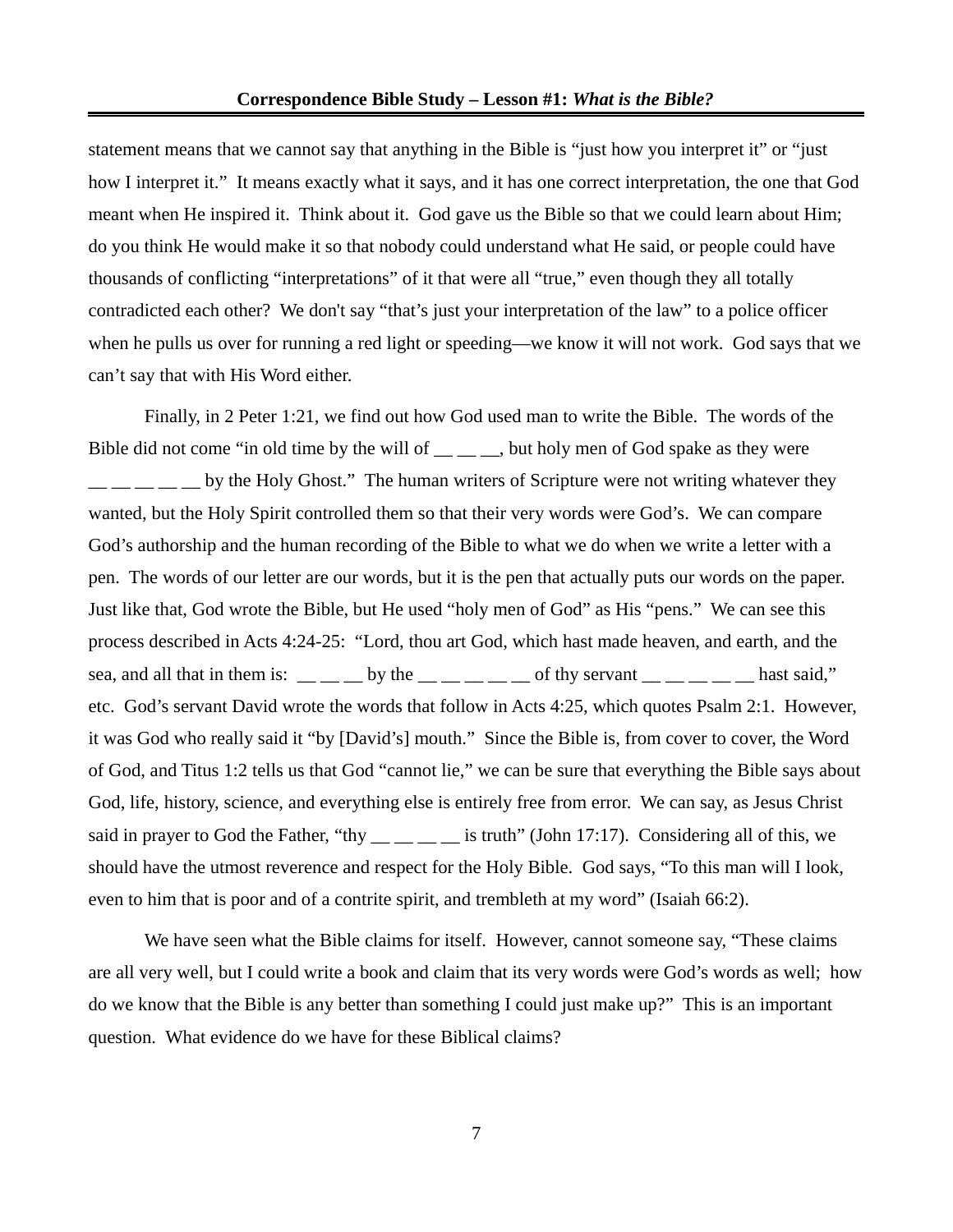### **The Inspiration of the Bible:**

#### **Evidences for it**

First of all, we have internal evidence for the inspiration of the Bible. The Bible is self-attesting —it claims to be the very Word of God, and all who read it know that it is so—however, those who do not wish to submit to the God of the Bible suppress that knowledge. In John chapter 7, the enemies of Jesus Christ sent officers to arrest Him, but they did not do as they were commanded. They were then asked "Why have ye not brought him?" (John 7:45). John 7:46 says, "The officers answered,  $\frac{1}{1}$   $\frac{1}{1}$   $\frac{1}{1}$   $\frac{1}{1}$  man  $\frac{1}{1}$   $\frac{1}{1}$   $\frac{1}{1}$   $\frac{1}{1}$  ike this man." The people who heard Jesus preach, according to Matthew 7:28-29, "were \_\_ \_ \_ \_ \_ \_ \_ \_ \_ \_ \_ \_ \_ at his doctrine: for he taught them as *one* having  $\frac{1}{1}$   $\frac{1}{1}$   $\frac{1}{1}$   $\frac{1}{1}$   $\frac{1}{1}$   $\frac{1}{1}$   $\frac{1}{1}$   $\frac{1}{1}$   $\frac{1}{1}$   $\frac{1}{1}$   $\frac{1}{1}$   $\frac{1}{1}$   $\frac{1}{1}$   $\frac{1}{1}$   $\frac{1}{1}$   $\frac{1}{1}$   $\frac{1}{1}$   $\frac{1}{1}$   $\frac{1}{1}$   $\frac{1}{1}$   $\frac{1}{1}$   $\frac{$ wondered at the gracious words which proceeded out of his mouth." The Bible is the Word of God, and all who read it know it to be so deep within. Hebrews 4:12 states that the Word of God is "quick [which means living], and  $\frac{m}{m}$   $\frac{m}{m}$   $\frac{m}{m}$   $\frac{m}{m}$  and sharper than any twoedged sword,  $\frac{m}{m}$   $\frac{m}{m}$   $\frac{m}{m}$ \_\_ \_\_ \_\_ \_\_ even to the dividing asunder of soul and spirit, and of the joints and marrow, and *is* a \_\_ \_\_  $\frac{1}{1}$   $\frac{1}{1}$   $\frac{1}{1}$   $\frac{1}{1}$   $\frac{1}{1}$   $\frac{1}{1}$  of the  $\frac{1}{1}$   $\frac{1}{1}$   $\frac{1}{1}$   $\frac{1}{1}$   $\frac{1}{1}$   $\frac{1}{1}$   $\frac{1}{1}$   $\frac{1}{1}$   $\frac{1}{1}$   $\frac{1}{1}$   $\frac{1}{1}$   $\frac{1}{1}$   $\frac{1}{1}$   $\frac{1}{1}$   $\frac{1}{1}$   $\frac{$ 7:17 that "If any man  $\_\_$   $\_\_$  do his will, he shall  $\_\_$   $\_\_$  of the doctrine, whether it be of God, or *whether* I speak of myself." All who are willing to follow God, when they come to the Bible with a willing and a seeking heart, will know that it is indeed the Word of God, just as it claims. The fundamental question is not intellectual; as we will see by the end of this study, the evidence for the Bible's inspiration is so overwhelming that those who reject it are "professing themselves to be wise, [but] they [are] fools" (Romans 1:22). The fundamental issue is moral; are we willing to submit to God and the Bible? Are we willing to do His will? If we are, we will "know of the doctrine, whether it be of God" or not. If we are not willing to obey the Lord, we will always be able to think up some flimsy excuse to do what we want to do. Scripture tells us that there would "come in the last days scoffers, walking after their own lusts" (2 Peter 3:3). They do not reject the Bible because of a lack of evidence, but, knowing that it is true, they rejected the evidence so that they would not have to give up their sins. The Bible simply is the Word of God—and when God speaks, man knows He has spoken.

The Bible also has powerful external evidences. It contains many scientific facts. For example, many hundreds of years before science could confirm it, the Bible stated: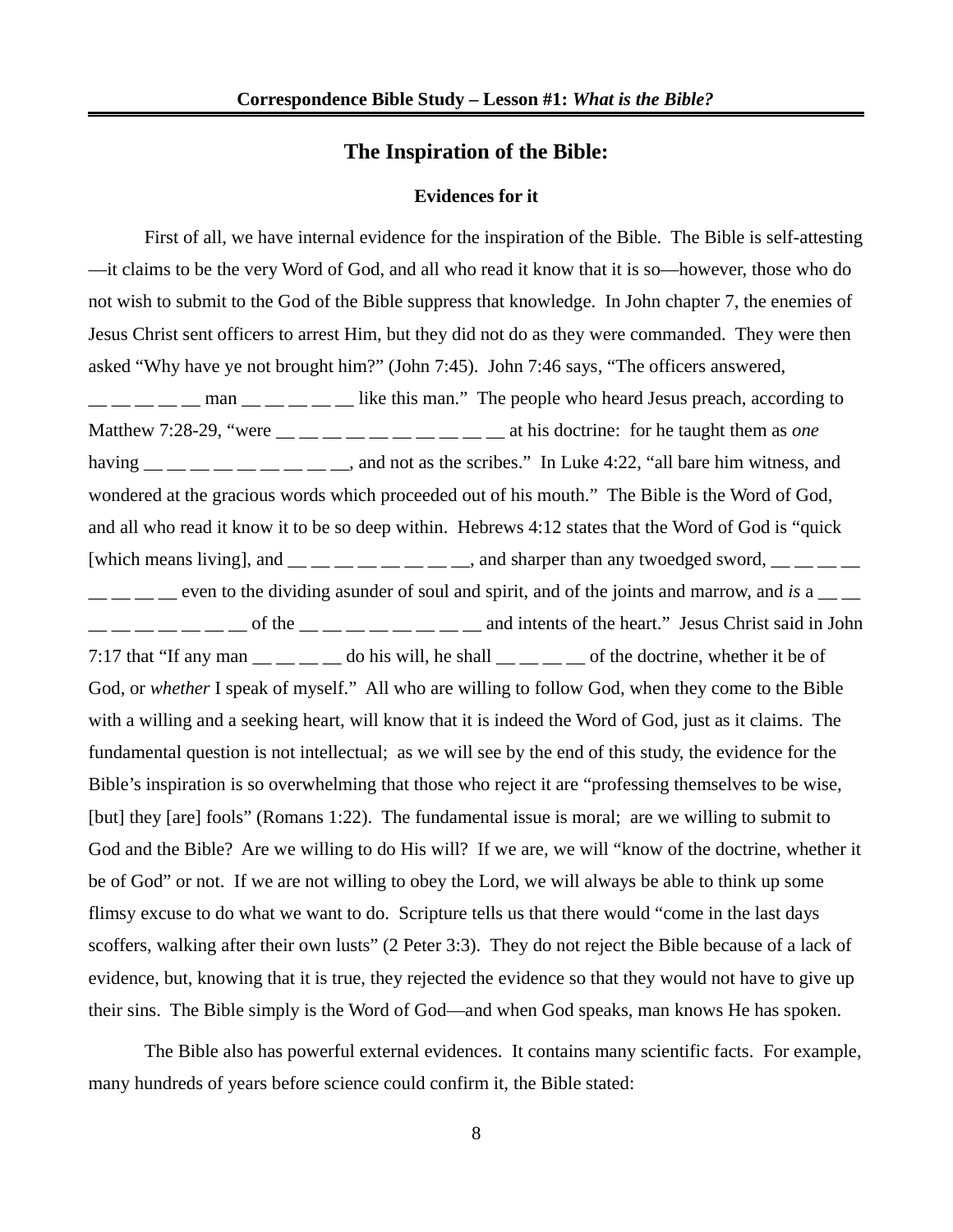- 1. The world is round. Isaiah 40:22, "*It is* he that sitteth upon the \_\_ \_\_ \_\_ \_\_ \_\_ \_\_ of the earth, and the inhabitants thereof *are* as grasshoppers; that stretcheth out the heavens as a curtain, and spreadeth them out as a tent to dwell in."
- 2. The earth hangs in space. Job 26:7, "He stretcheth out the north over the empty place, *and*  $\frac{1}{1}$   $\frac{1}{1}$   $\frac{1}{1}$   $\frac{1}{1}$   $\frac{1}{1}$   $\frac{1}{1}$  the earth upon  $\frac{1}{1}$   $\frac{1}{1}$   $\frac{1}{1}$   $\frac{1}{1}$   $\frac{1}{1}$   $\frac{1}{1}$   $\frac{1}{1}$   $\frac{1}{1}$   $\frac{1}{1}$   $\frac{1}{1}$   $\frac{1}{1}$   $\frac{1}{1}$   $\frac{1}{1}$   $\frac{1}{1}$   $\frac{1}{$
- 3. The ocean has currents. Psalm 8:8 refers to the "the  $\frac{1}{\sqrt{2}}$   $\frac{1}{\sqrt{2}}$  of the seas," and Isaiah 43:16 to "a way in the sea, and a path in the mighty waters."
- 4. The importance of blood for life. Leviticus 17:11 states that "the \_\_ \_ \_ \_ of the flesh is in the blood."
- 5. Air has weight. Job 28:25, "To make the  $\_\_$   $\_\_$   $\_\_$  for the  $\_\_$   $\_\_$   $\_\_$ ; and he weigheth the waters by measure."
- 6. No new matter is being created, as the First Law of Thermodynamics affirms. After His work of creation, Genesis 2:2 states that "God \_\_ \_ \_ \_ \_ \_ his work which he had made."
- 7. The universe is running down, as the Second Law of Thermodynamics affirms. Psalm 102:25- 27 states, "Of old thou hast laid the foundation of the earth: and the heavens are the work of thy hands. They shall  $\frac{m}{m}$   $\frac{m}{m}$   $\frac{m}{m}$   $\frac{m}{m}$ , but thou shalt endure: yea, all of them shall  $\frac{m}{m}$ \_\_ \_\_ like a garment; as a vesture shalt thou change them, and they shall be changed: but thou *art* the same, and thy years shall have no end."[3](#page-8-0)

The Bible also contains no scientific errors—or any other kinds of errors, despite being penned by over forty different people over a period of some 1,500 years!<sup>[4](#page-8-1)</sup> In addition to its scientific accuracy,

<span id="page-8-0"></span><sup>3</sup> The Bible presents many other scientific truths, such as the fact that the earth rotates on its axis, producing sequences of day and night (Job 38:12-14), the ocean floor has springs (Job 38:16), light travels and is moving, unlike darkness (Job 38:19), light can be parted into a spectrum, and light from the sun creates wind as it heats the earth (Job 38:24), the wind has circuits (Ecc 1:6), and there are huge numbers of stars, far beyond what can be seen with the naked eye (Gen 22:17; Jer 31:37), which differ in brightness or magnitude (1 Cor 15:41). The Bible likewise presents the hydrological cycle (Job 26:8; 36:27-28; 37:11, 16; 38:25-30) and many other facts not validated scientifically until very recently.

<span id="page-8-1"></span><sup>4</sup> Some might say that the theory of evolution is proof that the Bible is not true. However, the Biblical account of the creation of the world is far more scientifically reasonable than evolution. An objective investigation of the evidence reveals that evolution is not only unbiblical but also is unreasonable pseudo-science. For evidence in favor of creation and against evolution, please ask us for a free copy of the booklets *The Scientific Case Against Evolution,* which deals generally with scientific evidence in relation to the issue, and *Biblical Catastrophism and Geology,* which deals more specifically with the Biblical worldview and the issue of the flood in the days of Noah. Both pamphlets were written by Dr. Henry M. Morris, who had been a professor of Hydraulics and head of the Civil Engineering department at Virginia Tech University before becoming the president of the Institute for Creation Research. They can be downloaded for free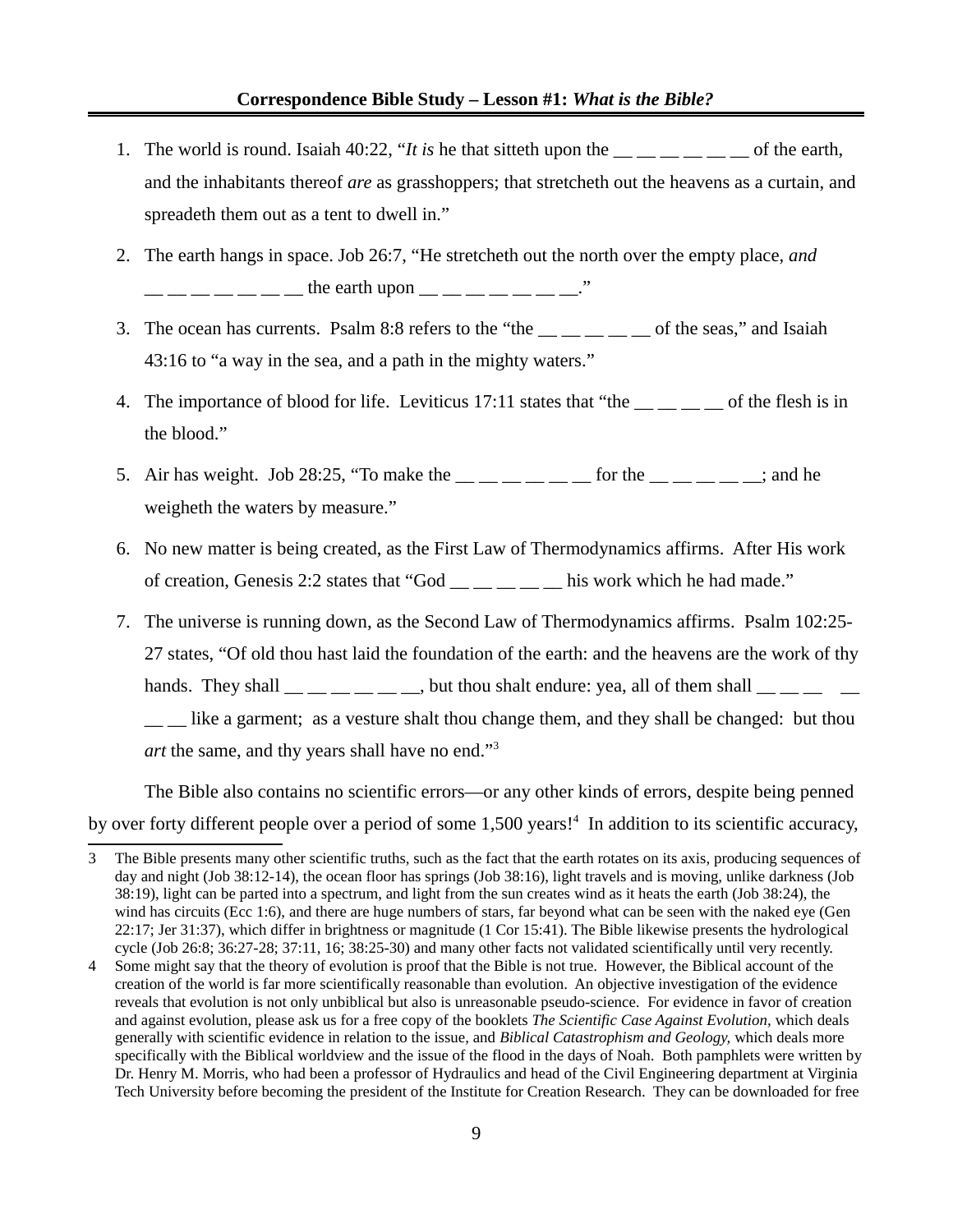the Bible is historically accurate; archaeology has confirmed, over and over again, its accuracy in its statements about nations, peoples, and cities; and no archeological evidence has ever contradicted a Biblical statement.

In Isaiah chapter 44, God states that His ability to predict the future shows that He is the true God, for by doing this He can do what no idol or false god, or mere man, is able to do. Isaiah 44:6-8 reads, "Thus saith the LORD the King of Israel, and his redeemer the LORD of hosts; I *am* the first, and I *am* the last; and beside me *there is* no God. And who, as I, shall call, and

 $\frac{1}{1}$   $\frac{1}{1}$   $\frac{1}{1}$   $\frac{1}{1}$   $\frac{1}{1}$   $\frac{1}{1}$   $\frac{1}{1}$  and set it in order for me, since I appointed the ancient people? and the  $\frac{1}{1}$   $\frac{1}{1}$   $\frac{1}{1}$   $\frac{1}{1}$   $\frac{1}{1}$  and shall come, let them shew unto them. Fear ye not, neither be afraid: have not I told thee from that time, and have declared *it*? ye *are* even my witnesses. Is there a God beside me? yea, *there is* no God; I know not *any*." The God of the Bible affirms that we can know He truly exists as the Lord of all through His ability to predict the future. The Bible stands alone in its numerous, clear, and specific prophecies, often made hundreds of years in advance of their subsequent fulfillment. By one count there are 1,817 predictions in the Bible, 1,239 in the Old Testament and 578 in the New. No other book that alleges to be from God, whether the Koran, the Book of Mormon, the Vedas, etc. has prophecy like the Bible. The predictive prophecies of Scripture are an irrefutable evidence of its inspiration by God. Many of these prophecies deal with Jesus Christ; we will study some of these later (in Bible study #4)—but the Bible has many other prophecies. Let us look at three examples:

1. Around 700 B. C., the prophet Isaiah predicted, in the same context where God stated He would show that He was the true God by predicting the future (Isaiah 44:6-8; cited above), that the nation of Judah would be taken into exile by the Babylonians and Jerusalem would be destroyed (Isaiah 39:5-7; 2 Chronicles 36:14-19). Isaiah then prophesied that, after the time of captivity, a king named Cyrus would allow Judah to return to the Promised Land from exile and rebuild the Jerusalem temple. Isaiah 44:28 states, "That saith of \_\_ \_\_ \_\_ \_\_ \_\_, *He is* my shepherd, and shall perform all my pleasure: even saying to  $\_\_\_\_\_\_\_ \_\_ \_\_ \_\_ \_ \$ . Thou shalt be built; and to the temple, Thy foundation shall be laid." Over 150 years later, c. 536 B. C. (see Ezra 1),

at: http://faithsaves.net/is-the-Bible-Gods-Word/. For a book length treatment of the issue, please read *Evolution: The Fossils Still Say No!* by Duane T. Gish (PhD, Biochemistry, University of California, Berkeley), available at www.icr.org, or at your local library through interlibrary loan.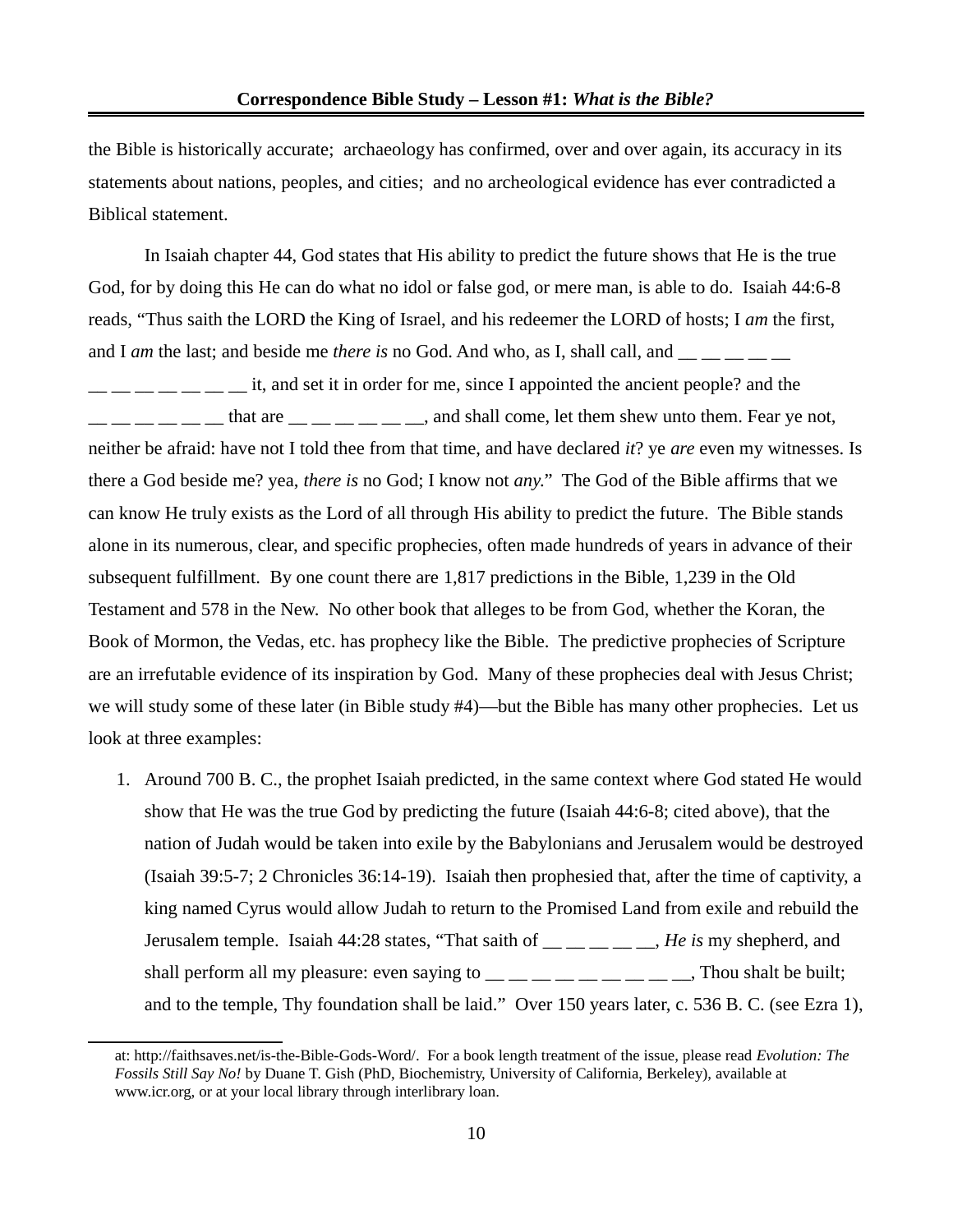this is exactly what happened. Who besides God could predict the exact name and actions of a world ruler 150 years before he was born?

2. The prophet Ezekiel, writing around 587 B. C., made astoundingly accurate predictions about the fate of the city of Tyre (KJV "Tyrus") in Ezekiel chapter 26. He predicted that the Babylonian king Nebuchadnezzar (or "Nebuchadrezzar") would devastate the mainland city of Tyre: "For thus saith the Lord GOD; Behold, I will bring upon Tyrus Nebuchadrezzar king of Babylon, a king of kings, from the north, with horses, and with chariots, and with horsemen, and companies, and much people. He shall  $\_\_\_\_\_\_\_\$  with the  $\_\_\_\_\_\_\_\$ thy daughters in the field: and he shall make a fort against thee, and cast a mount against thee, and lift up the buckler against thee" (Ezekiel 26:7-8). Ezekiel predicted that many nations would come against Tyre: "Therefore thus saith the Lord GOD; Behold, I *am* against thee, O Tyrus, and will cause

 $\frac{1}{1}$   $\frac{1}{1}$   $\frac{1}{1}$   $\frac{1}{1}$   $\frac{1}{1}$  to come up against thee, as the sea causeth his waves to come up" (Ezekiel 26:3). He predicted that the city would be made bare like the top of a rock: "And they shall destroy the walls of Tyrus, and break down her towers: I will also scrape her dust from her, and make her like the  $\_\_$   $\_\_$  of a  $\_\_$   $\_\_$   $\_\_$  (Ezek 26:4). He predicted that fishermen would spread nets to fish over the site of the city, which would somehow be in the ocean: "It shall be *a place for* the  $\_\_$   $\_\_$   $\_\_$   $\_\_$   $\_\_$  of nets in the  $\_\_$   $\_\_$   $\_\_$  of the \_\_ \_\_ \_\_: for I have spoken *it*, saith the Lord GOD: and it shall become a spoil to the nations" (Ezekiel 26:5). A somewhat related prediction was that the debris from the city would be thrown into the water: "And they shall make a spoil of thy riches, and make a prey of thy merchandise: and they shall break down thy walls, and destroy thy pleasant houses: and they shall  $\frac{1}{\sqrt{1-\frac{1}{\sqrt{1-\frac{1}{\sqrt{1-\frac{1}{\sqrt{1-\frac{1}{\sqrt{1-\frac{1}{\sqrt{1-\frac{1}{\sqrt{1-\frac{1}{\sqrt{1-\frac{1}{\sqrt{1-\frac{1}{\sqrt{1-\frac{1}{\sqrt{1-\frac{1}{\sqrt{1-\frac{1}{\sqrt{1-\frac{1}{\sqrt{1-\frac{1}{\sqrt{1-\frac{1}{\sqrt{1-\frac{1}{\sqrt{1-\frac{1}{\sqrt{1-\frac{1}{\sqrt{1-\frac{1}{\sqrt{1-\frac{1}{\sqrt{1-\frac{1}{\sqrt{1-\frac{1}{\sqrt{1-\frac{1}{\sqrt$  $\frac{1}{1}$   $\frac{1}{1}$   $\frac{1}{2}$   $\frac{1}{2}$   $\frac{1}{2}$   $\frac{1}{2}$ . The city would also never be rebuilt: "And I will make thee like the top of a rock: thou shalt be *a place* to spread nets upon; thou shalt be built

\_\_ \_\_ \_\_ \_\_ \_\_ \_\_: for I the LORD have spoken *it*, saith the Lord GOD" (Ezekiel 26:14). Some of these predictions would have sounded, when they were made, far-fetched and contradictory. How, for example, could Nebuchadnezzar, the king of the nation of Babylon, crush the city, but "many nations" come against it? How could a city end up in an ocean so that fishermen would

11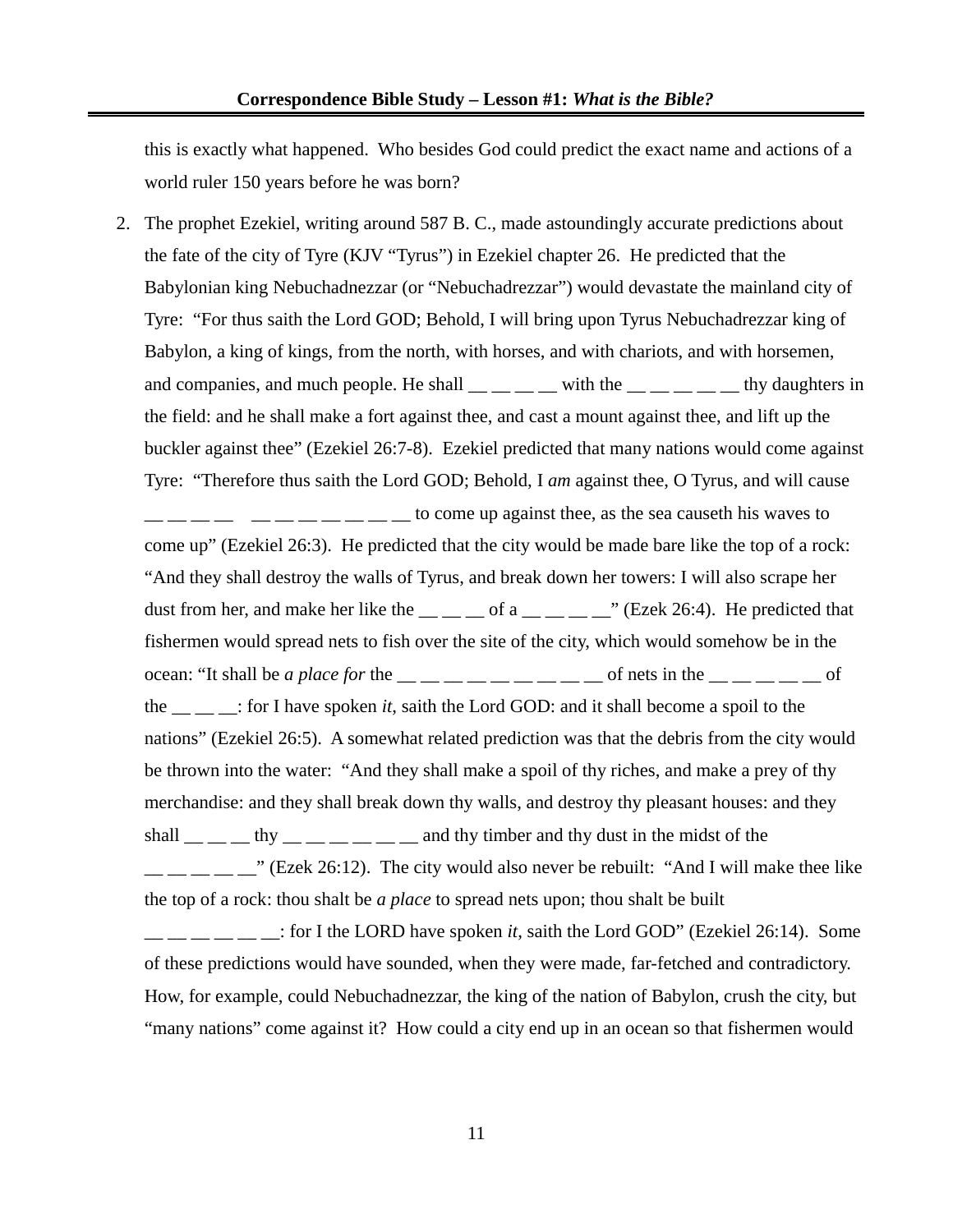spread nets over it? And would it be likely that the great and famous city of Tyre, the capital of the Phoenician empire, would never again be rebuilt?

Future history, however, confirmed the accuracy of Ezekiel's prediction in an amazing way. In 573 B. C., Nebuchadnezzar broke down the gates of the mainland city of Tyre and subdued it after a long and difficult siege. When he did, however, he found the city almost empty; the majority of the remaining populace had moved by ship to an island a half mile off the coast and fortified a city there. Despite the defeat of the mainland city, this island city of Tyre remained powerful for several hundred years. In 332 B. C., Alexander the Great sought to subdue the island city of Tyre. To accomplish this, he took the stones of the old mainland city and built a land bridge with them to reach the island city, which he then defeated. He made the site of the mainland city bare as the top of a rock, as the Bible had predicted. The debris of the city was thrown into the water, as Ezekiel had foretold. The land bridge is used even to this day for fishing, and fishermen spread their nets out to dry over the flattened rock that once held the mainland city; indeed, down the coast from the location of the original city is a small fishing village. After being sacked by Alexander the Great, the island city of Tyre managed to recover somewhat, but was again reduced by Antigonus in 314 B. C. Many centuries later, after the rise of Islam, the city was taken by Muslim armies, which caused the Crusaders to fight for it, which they did successfully. It became an important base for the Catholic armies, but was reconquered for Islam in A. D. 1291 and the population was massacred and sold into slavery. After that time, the former capital of the Phoenician empire was never rebuilt, despite the fact that Tyre has a fresh water supply sufficient for a large modern city. All of the Biblical predictions concerning the city have been fulfilled, in all their richness and specificity, some of them many centuries after they were originally made. Could anyone other than the allforeseeing God make predictions such as these?

3. Moses, writing around 1,400 B. C., predicted the future history of Israel in absolutely astounding detail. Please take your Bible and read Deuteronomy 28:47-68. Some refer the events of this passage to the removal of the northern ten tribes of Israel from the land of Canaan under the Assyrians in 722 B. C. and the leading of the southern two tribes to Babylon in 586 B. C. If this were the case, it would prove a most remarkable prediction, since it was made at the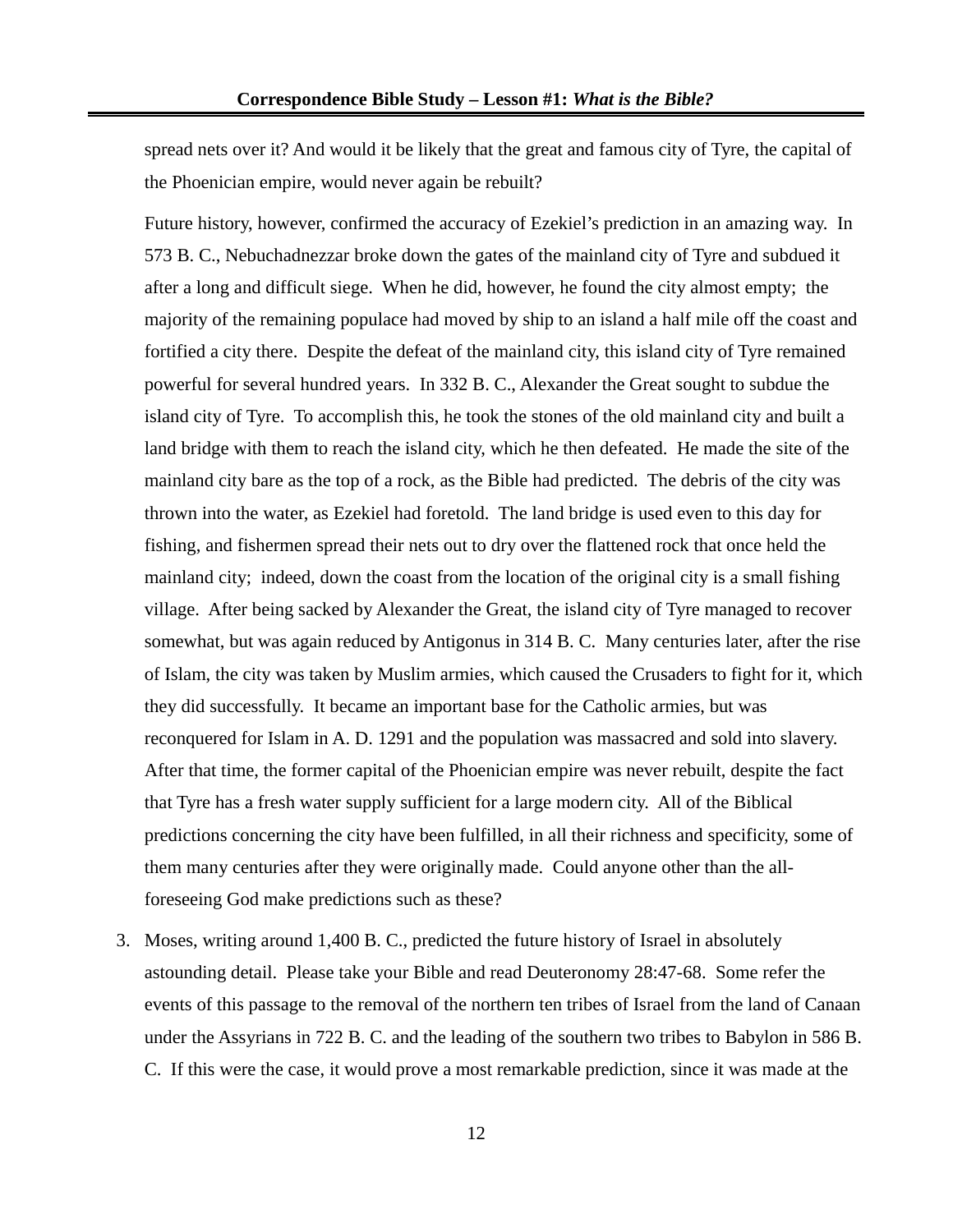very least over 700 years in advance. However, a careful examination of the text indicates that the exile predicted goes beyond the days of Assyria and Babylon to the expulsions of the Jewish nation from the land in A. D. 70 and A. D. 135, and it includes the subsequent history of the nation for the years that follow. Notice that in v. 49 the invaders come "from the  $\_\_$   $\_\_$  of the  $\frac{1}{1}$  \_\_ \_\_ \_\_ \_\_, *as swift* as the \_\_ \_\_ \_\_ \_\_ \_\_ flieth." From the viewpoint of the land of Israel, it would have been considerably more appropriate to designate Rome and the Roman armies as enemies from "the end of the earth" than the Babylonians or Assyrians. It is also noteworthy that the eagle was the Roman ensign. Consider as well that these enemies would be "a nation whose  $\frac{1}{1}$   $\frac{1}{1}$   $\frac{1}{1}$   $\frac{1}{1}$  thou shalt not  $\frac{1}{1}$   $\frac{1}{1}$   $\frac{1}{1}$   $\frac{1}{1}$   $\frac{1}{1}$   $\frac{1}{1}$   $\frac{1}{1}$   $\frac{1}{1}$   $\frac{1}{1}$   $\frac{1}{1}$   $\frac{1}{1}$   $\frac{1}{1}$   $\frac{1}{1}$   $\frac{1}{1}$   $\frac{1}{1}$  statement more applicable to the Roman language Latin, which was utterly alien to Hebrew, than the speech of the Babylonians and Assyrians, which was, although different, a related language. Moses predicted, in v. 64, that "the LORD shall scatter thee among  $\frac{1}{\sqrt{2}}$  $\frac{1}{1}$   $\frac{1}{1}$   $\frac{1}{2}$  from the one  $\frac{1}{1}$   $\frac{1}{2}$  of the  $\frac{1}{1}$   $\frac{1}{2}$   $\frac{1}{2}$   $\frac{1}{2}$  even unto the other." This did not take place in the days of Babylon or before, but the Romans in A. D. 135 utterly crushed the Jews that remained in Palestine after their terrible defeat in A. D. 70, confiscated all their land, and sold it to non-Jews. A worldwide scattering, as predicted here by Moses c. 1,400 B. C., was also confirmed as a future event by Christ around A. D. 33 as recorded in Luke 21:24. From the time the Romans scattered Israel, for close to two millennia (until 1948, when the Jews returned to their land, which also relates to Bible prophecy, as we shall see), the land was under Gentile (non-Jewish) control by those strongly hostile to the sons of Israel. Jews were scattered "from the one end of the earth even unto the other" (v. 64) for many hundreds of years, and in these

And among these nations shalt thou find no  $\frac{1}{1}$  =  $\frac{1}{1}$  neither shall the sole of thy foot have  $\frac{1}{\sqrt{2}}$   $\frac{1}{\sqrt{2}}$   $\frac{1}{\sqrt{2}}$  but the LORD shall give thee there a  $\frac{1}{\sqrt{2}}$   $\frac{1}{\sqrt{2}}$   $\frac{1}{\sqrt{2}}$   $\frac{1}{\sqrt{2}}$   $\frac{1}{\sqrt{2}}$  heart, and failing of eyes, and  $\frac{1}{\frac{1}{2}}$   $\frac{1}{\frac{1}{2}}$  of mind: And thy  $\frac{1}{\frac{1}{2}}$   $\frac{1}{\frac{1}{2}}$  shall hang in doubt before thee; and thou shalt \_\_ \_ \_ \_ day and night, and shalt have none assurance of thy life: In the morning thou shalt say, Would God it were even! and at even thou shalt say, Would God it were morning! for the fear of thine heart wherewith thou shalt fear, and for the sight of thine eyes which thou shalt see.

lands they experienced the terrible fulfillment of v. 65-67:

13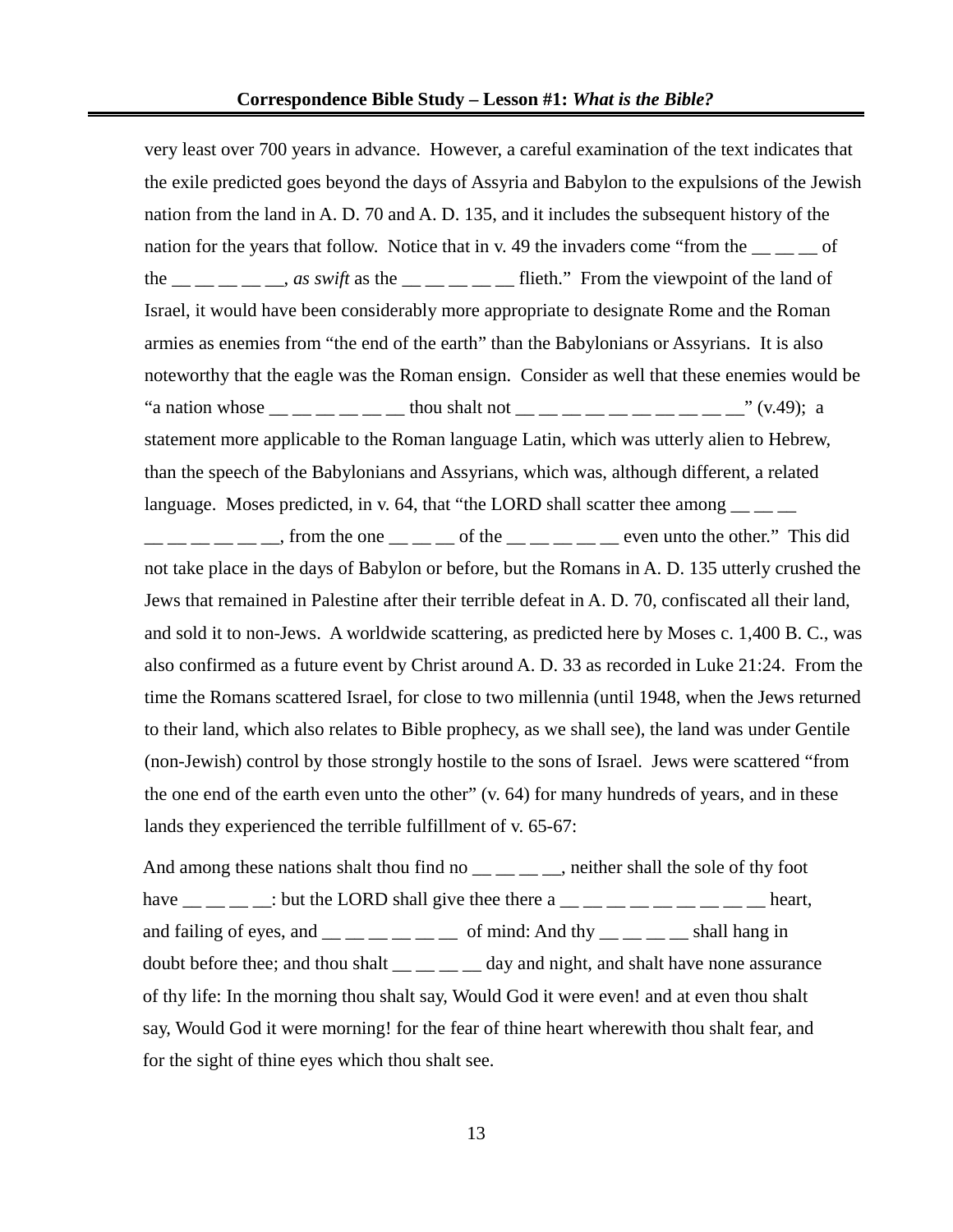Hated by the Romans, and later by the Catholic nations of Europe and the Islamic nations of the Arab world, the Jews were driven from nation to nation, despised, oppressed, banished, and massacred, unable to find a place of safety and protection by the law. These verses provide a remarkable commentary on the sad history of centuries of anti-Semitism, from the days of Israel's dispersion from Palestine until modern times. Jewish history since the exile from the land is a tale of constant persecution. Also, the statement of Deuteronomy 28:68 that "the LORD shall bring thee into Egypt again with  $\frac{1}{\sqrt{1-\frac{1}{\sqrt{1-\frac{1}{\sqrt{1-\frac{1}{\sqrt{1-\frac{1}{\sqrt{1-\frac{1}{\sqrt{1-\frac{1}{\sqrt{1-\frac{1}{\sqrt{1-\frac{1}{\sqrt{1-\frac{1}{\sqrt{1-\frac{1}{\sqrt{1-\frac{1}{\sqrt{1-\frac{1}{\sqrt{1-\frac{1}{\sqrt{1-\frac{1}{\sqrt{1-\frac{1}{\sqrt{1-\frac{1}{\sqrt{1-\frac{1}{\sqrt{1-\frac{1}{\sqrt{1-\frac{1}{\sqrt{1-\frac{1}{\sqrt{1-\frac{1$ no more again: and there ye shall be  $\frac{1}{1}$  =  $\frac{1}{1}$  unto your enemies for bondmen and bondwomen, and \_\_ \_ \_ \_ \_ \_ shall \_\_ \_ *you*," never took place in connection with the Babylonian or other earlier captivities, but was literally fulfilled after Jerusalem fell to the Roman armies under Titus in A. D. 70. The first century historian Josephus records that 97,000 prisoners were taken at that time, and huge numbers of Jews were enslaved and conveyed to Egypt by ship, where they proved to be a glut on the slave market, so that nobody bought them. Who other than the God of the universe could predict what would happen around 1,500 years later?

However, the evidence for the truth of God and His Word in the history of Israel is yet more evident in the Bible's predictions of the continued existence of Israel as a nation. This is implied in Deuteronomy 28; the Israelites would have to continue as a distinct body if they were to continue to be persecuted. It is also very clearly stated in Romans chapter 11 and many other portions of the Bible. This constitutes a very remarkable prophecy in itself. The nations of Israel's past have vanished—today we have no more Ammonites, Philistines, Moabites, Jebusites, Edomites, Hittites, Amorites, and so on, as identifiable ethnic groups—but the Jews, despite having no homeland for nearly two thousand years, have remained a distinct nation to the present day. No other people destitute of a homeland in this manner have remained unassimilated in the history of the world. The Jews have done so because the Bible said they would. Furthermore, the return of Israel to the Promised Land and her restoration as a nation was also predicted in Scripture, and we are beginning to see this fulfilled in our own day. In 1948 Israel became a nation again. In 1967, the Six Day War made Jerusalem a united Jewish city. Ezekiel 36:24 states, "I will take you from among the heathen, and gather you out of all countries, and will bring you into your own land." Ezekiel 11:17 reads, "Thus saith the Lord GOD; I will even gather you from the people, and assemble you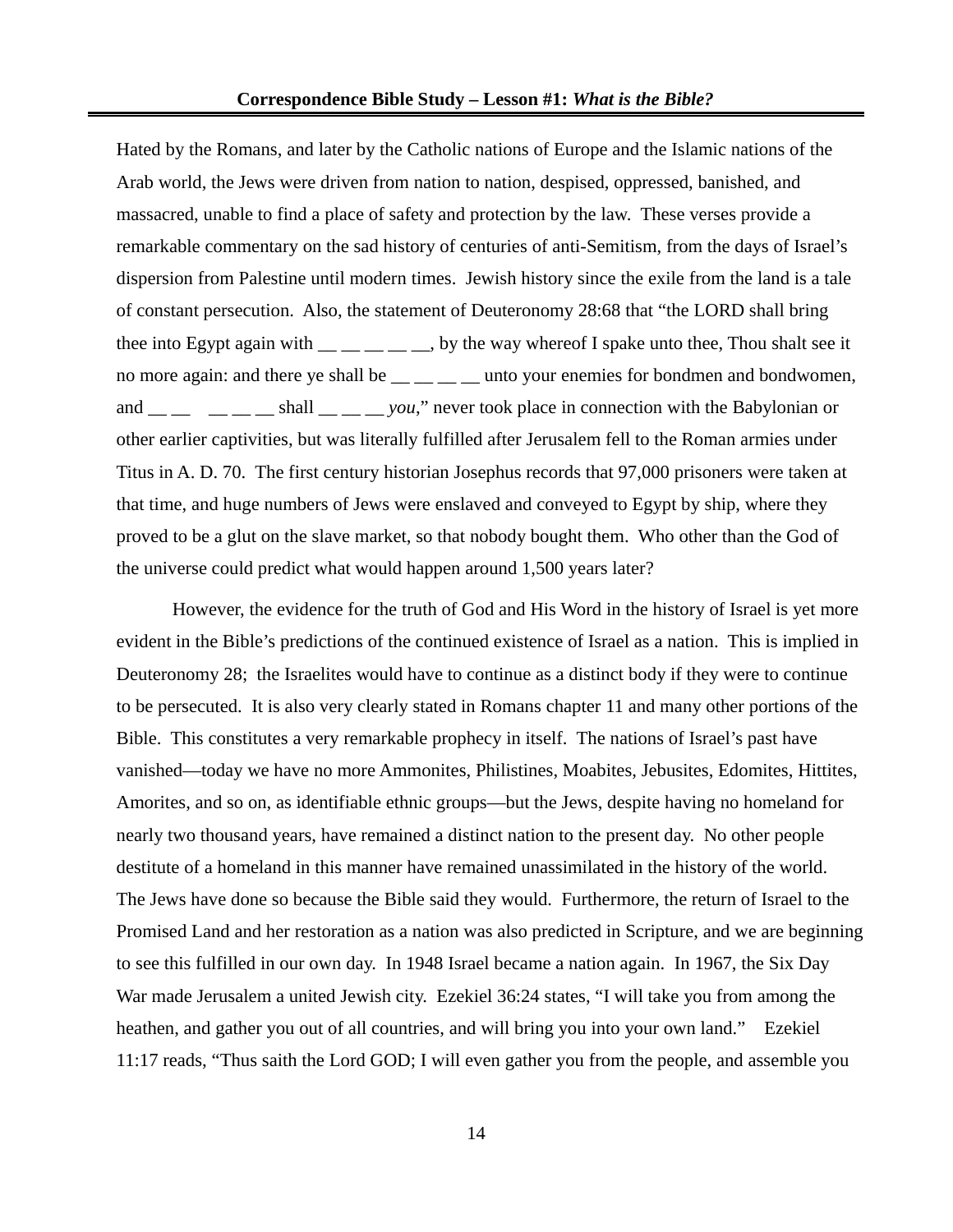out of the countries where ye have been scattered, and I will give you the land of Israel." Amos 9:14-15 reads, "And I will bring again the captivity of my people of Israel, and they shall build the waste cities, and inhabit *them*; and they shall plant vineyards, and drink the wine thereof; they shall also make gardens, and eat the fruit of them. And I will plant them upon their land, and they shall no more be pulled up out of their land which I have given them, saith the LORD thy God." Shortly after the passage in Deuteronomy 28 where Moses predicts the dispersion and persecution of the Jews, he says that there will come a day when "the LORD thy God will turn thy captivity, and have compassion upon thee, and will return and  $\_\_\_\_\_\_\_\_\_\_\$ thee from all the nations, whither the LORD thy God hath scattered thee. If *any* of thine be driven out unto the outmost *parts* of heaven, from thence will the LORD thy God  $\_\_$   $\_\_$   $\_\_$  thee, and from thence will he thee: and the LORD thy God will  $\frac{m}{m}$   $\frac{m}{m}$  =  $\frac{m}{m}$  thee into the land which thy fathers possessed, and thou shalt possess it; and he will do thee good, and multiply thee above thy fathers" (Deuteronomy 30:3-5). The ultimate restoration of Israel to the Promised Land in Scripture is associated with the second coming of Jesus Christ, when He will set up His throne and reign over all the earth from Jerusalem for 1,000 years (see Zechariah 12:10-14:21; Isaiah 9:6-7; Micah 4-5; Romans 11:26-27; Revelation 19-20; etc.). The predictions of the Bible that dealt with Israel's past have been fulfilled in an unmistakably supernatural way, and we see Biblical prophecy in the process of fulfilment before our eyes today. The complete restoration of Israel will also soon come to pass in the future upon Jesus Christ's return; then nobody will be able to deny that the Bible is the Word of God, but it will be too late to get any saving benefit from this recognition.

God said in Isaiah 44, as we saw, that He would prove that He was the true God through His ability to predict the future. We have seen, in these three prophecies, undeniable evidence that validates His claim. Biblical prophecy is absolutely unique; no other religious or secular book in the world, whether the writings of Buddha, Confucius, Mohammed, Nostradamus, Joseph Smith, or anyone else, contains inerrant written prophecies as the Bible does. We have also just scratched the surface of Biblical prophecy; in Bible study #4 we will look at some of the hundreds of prophecies concerning Jesus Christ Himself. For anyone who desires more evidence, we also offer a booklet, free for the asking, entitled *The Book of Daniel: Proof that the Bible is the Word of the Living God*. This booklet explains some more astounding Bible prophecies, including the prediction by the prophet Daniel,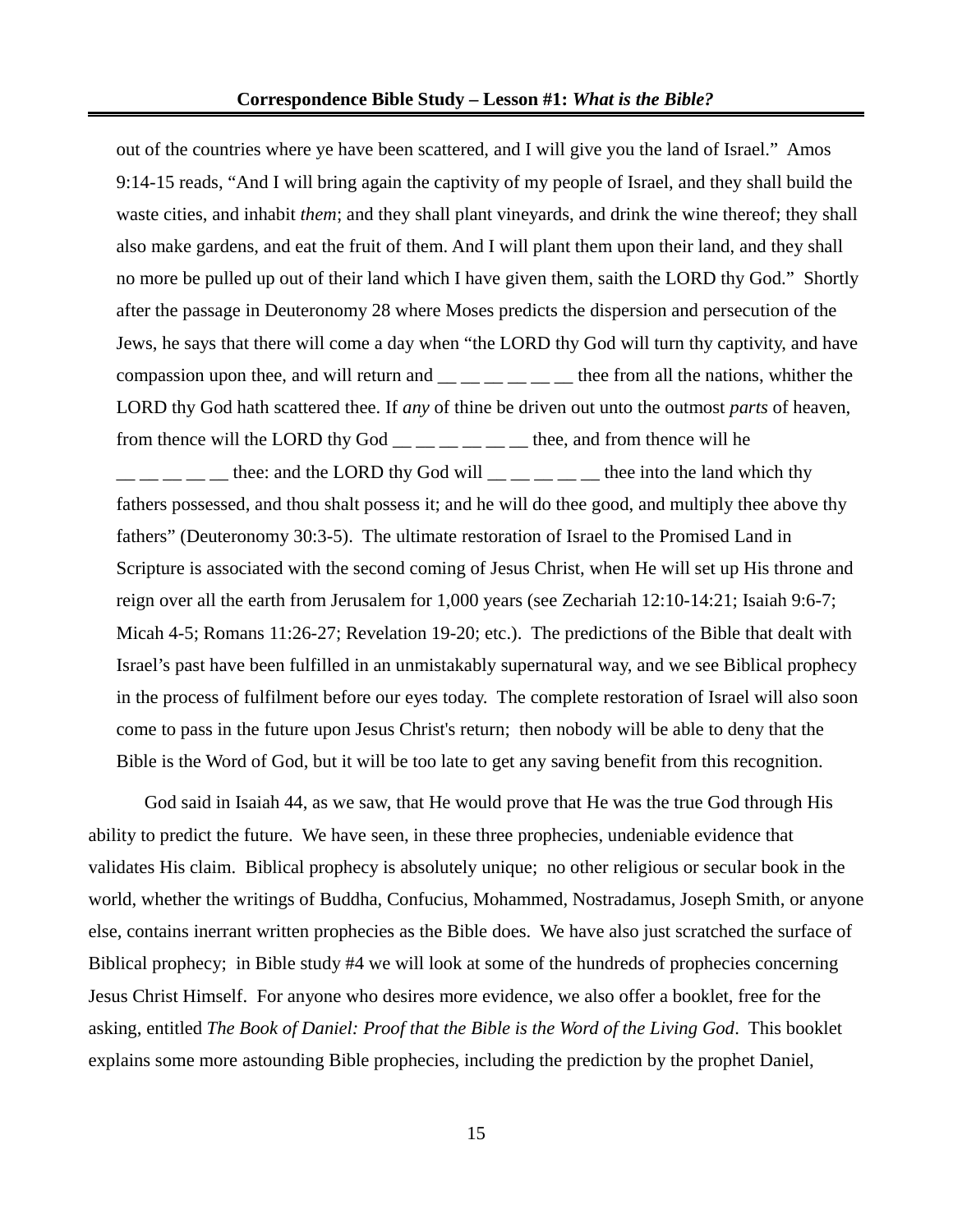writing around 500 B. C., of the exact year and day that Jesus Christ would present Himself as the Messiah and King of Israel. We have seen that the Bible claims to be inspired by God, error-free, and perfect, so that its very words are God's words, as much so as if one heard Him speak audibly. We have also seen that Scripture contains overwhelming evidence for the truthfulness of this claim.<sup>[5](#page-15-0)</sup> Intellectual honesty demands that we accept the claims of the Bible for itself as true; people reject the Bible because they do not wish to accept its moral demands upon their lives, not because there is insufficient evidence to believe it.

### **The Preservation of the Bible**

Some people say, "The Bible was God's Word when it was originally given, but since then there have been so many different copies and translations and changes that now we cannot believe anything that it says." Is this true? The evidence given above that Scripture was originally from God is irrefutable; but has the Bible been changed? Is the infallible Word of God available today, or has mankind so twisted it that we now have nothing sure to depend upon? We will consider, first of all, what the Bible promises about its own preservation, and then we will look at historical evidence that validates these promises.

### **The Preservation of the Bible:**

#### **What the Bible claims for itself**

The Bible not only claims that its very words are inspired, that is, are God's words, as we saw above, but that every one of those inspired words would be preserved forever. Psalm 12:6-7 says, "The \_\_ \_\_ \_\_ \_\_ \_\_ of the LORD *are* pure words: *as* silver tried in a furnace of earth, purified seven times. 7 Thou shalt  $\_\_$   $\_\_$  them, O LORD, thou shalt  $\_\_$   $\_\_$   $\_\_$   $\_\_$  them from this generation  $\frac{1}{2}$   $\frac{1}{2}$   $\frac{1}{2}$   $\frac{1}{2}$   $\frac{1}{2}$   $\frac{1}{2}$   $\frac{1}{2}$  Jesus Christ said in Matthew 24:35, "Heaven and earth shall pass away, but  $my \_\_\_\_\_\_\_$ shall not  $\_\_\_\_\_\_\_$   $\_\_\_\_$   $\_\_\_\_$ . These are very clear promises that God would

0.000000000000000000000000000000000000000000000000000000000000000000000000000000000000000000000084%

<span id="page-15-0"></span><sup>5</sup> It was estimated that "the mathematical probability of [only the Old Testament prophecies about Jesus Christ, not to mention its other prophecies] being fulfilled in one man is represented by an amazing fraction, the numerator of which would be one and the denominator represented by a figure written with the number eighty-four followed by ninetyseven zeros[.] The chances of all these prophecies being fulfilled in one man are so overwhelmingly remote that there is no way they could be the shrewd guesses of mere men; rather they were given by God to holy men who [s]poke from God as they were carried along by the Holy Spirit[,] 2 Peter 1:21" (pgs. 241-242, *Archaeology and Bible History*, Joseph P. Free, rev. & exp. Howard F. Vos. Grand Rapids, MI: Zondervan, 1992). The fraction represented in the quotation, made into a percentage, would be: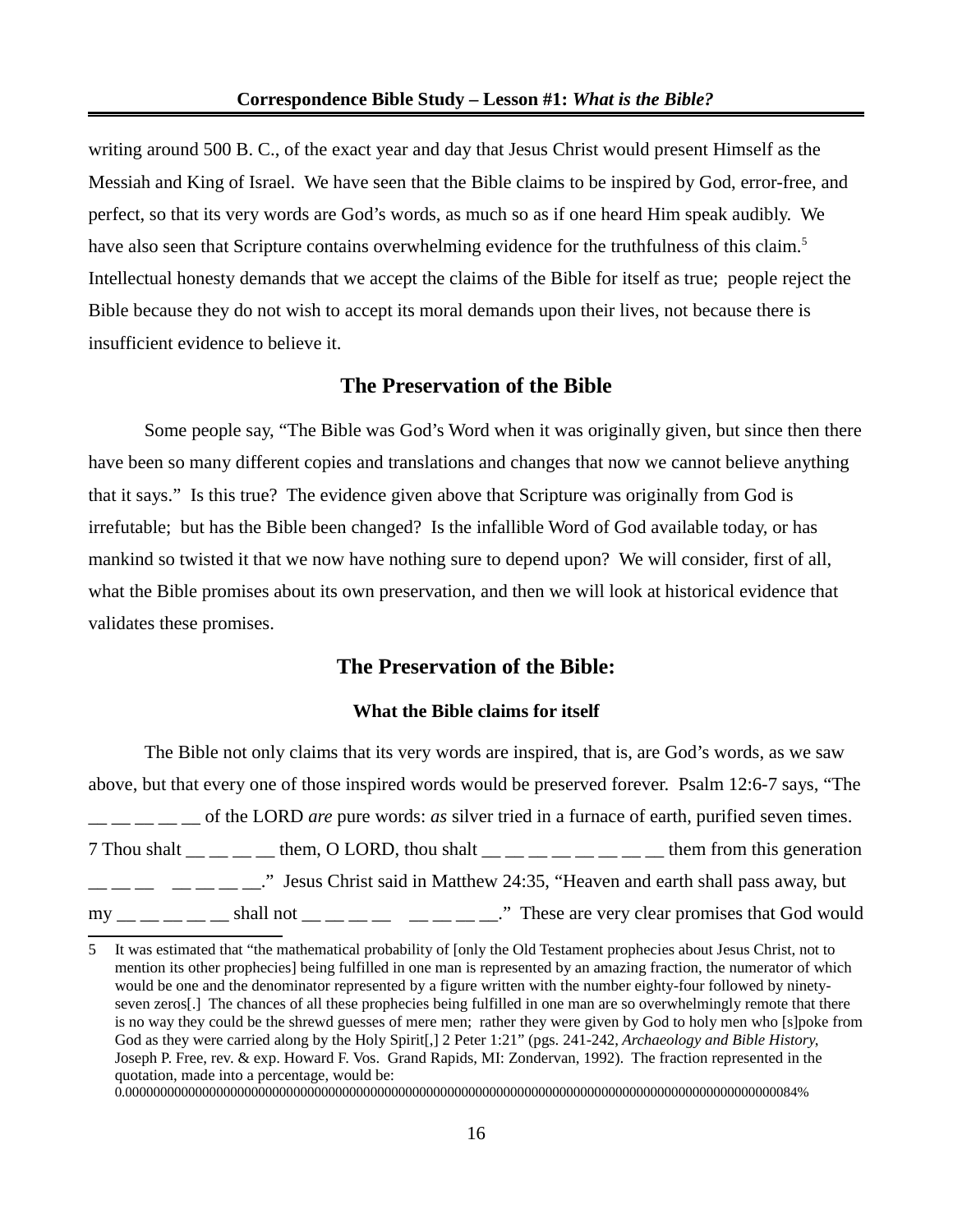preserve every word of the Bible. In Matthew 5:18, the Lord Jesus said, "For verily I say unto you, Till heaven and earth pass, one  $\frac{1}{\sqrt{1-\frac{1}{n}}}$  or one  $\frac{1}{\sqrt{1-\frac{1}{n}}}$   $\frac{1}{\sqrt{1-\frac{1}{n}}}$  shall in no wise  $\frac{1}{\sqrt{1-\frac{1}{n}}}$  from the law, till all be fulfilled." We mentioned earlier that the "jot" was the smallest Hebrew letter, and the "tittle" referred to the minutest parts of their language, like the dot on our letter "i." The Bible claims that not one word of its inspired text will ever be lost. In fact, not even one letter, one consonant or vowel, or even the smallest part of a letter, would ever be corrupted! This is because, as Matthew 4:4 states, "Man shall not live by bread alone, but by every word that proceedeth out of the mouth of God." If we are to live by every one of God's words, they must all be preserved for us. Furthermore, they must be accessible, not just preserved somewhere where nobody knows about them or uses them. God promises us in Isaiah 59:21, "As for me, this *is* my covenant with them, saith the LORD; My spirit that *is* upon thee, and my  $\frac{m}{m}$   $\frac{m}{m}$  which I have put in thy mouth, shall not  $\frac{m}{m}$   $\frac{m}{m}$   $\frac{m}{m}$  out of thy mouth, nor out of the mouth of thy  $\frac{1}{1-\frac{1}{1-\frac{1}{1-\frac{1}{1-\frac{1}{1-\frac{1}{1-\frac{1}{1-\frac{1}{1-\frac{1}{1-\frac{1}{1-\frac{1}{1-\frac{1}{1-\frac{1}{1-\frac{1}{1-\frac{1}{1-\frac{1}{1-\frac{1}{1-\frac{1}{1-\frac{1}{1-\frac{1}{1-\frac{1}{1-\frac{1}{1-\frac{1}{1-\frac{1}{1-\frac{1}{1-\frac{1}{1-\frac{1}{1-\frac{1}{1-\frac{1}{1-\frac{1}{1-\$ LORD, from henceforth and  $\frac{m}{m}$   $\frac{m}{m}$   $\frac{m}{m}$   $\frac{m}{m}$  God promised that His people would have His words in their mouths, and so would their seed (descendants), in every generation. The Bible teaches that all of God's inspired words will be preserved forever, and that they will be available to those who want to live by them. God did not give us a perfect Bible and then let it disappear. He preserved it for us today. In the standard English Bible, the King James Version that you hold in your hand, which was accurately translated from the Hebrew Masoretic text and the Greek Received Text, you hold a copy of this preserved Word of God. His Word has not been lost. Surely God, who is powerful enough to ensure the fulfillment of His prophetic predictions, as we have seen earlier in this study, is able to keep His promises about the preservation of His Word. Let us, however, examine the historical evidence that confirms these promises of perfect preservation.

### **The Preservation of the Bible:**

#### **The Confirmation of History**

The Bible is by far the best-attested document of antiquity. There are over 5,600 known Greek manuscripts (abbreviated MSS) of the New Testament in existence, along with over 10,000 Latin manuscripts and at least 9,300 of other early versions,<sup>[6](#page-16-0)</sup> for a total of more than 24,000 manuscript

<span id="page-16-0"></span><sup>6</sup> These would include the Ethiopic, Slavic, Armenian, Syriac Peshitta, Bohairic, Arabic, Old Latin, Anglo-Saxon, Gothic, Sogdian, Old Syriac, Persian, and Frankish versions.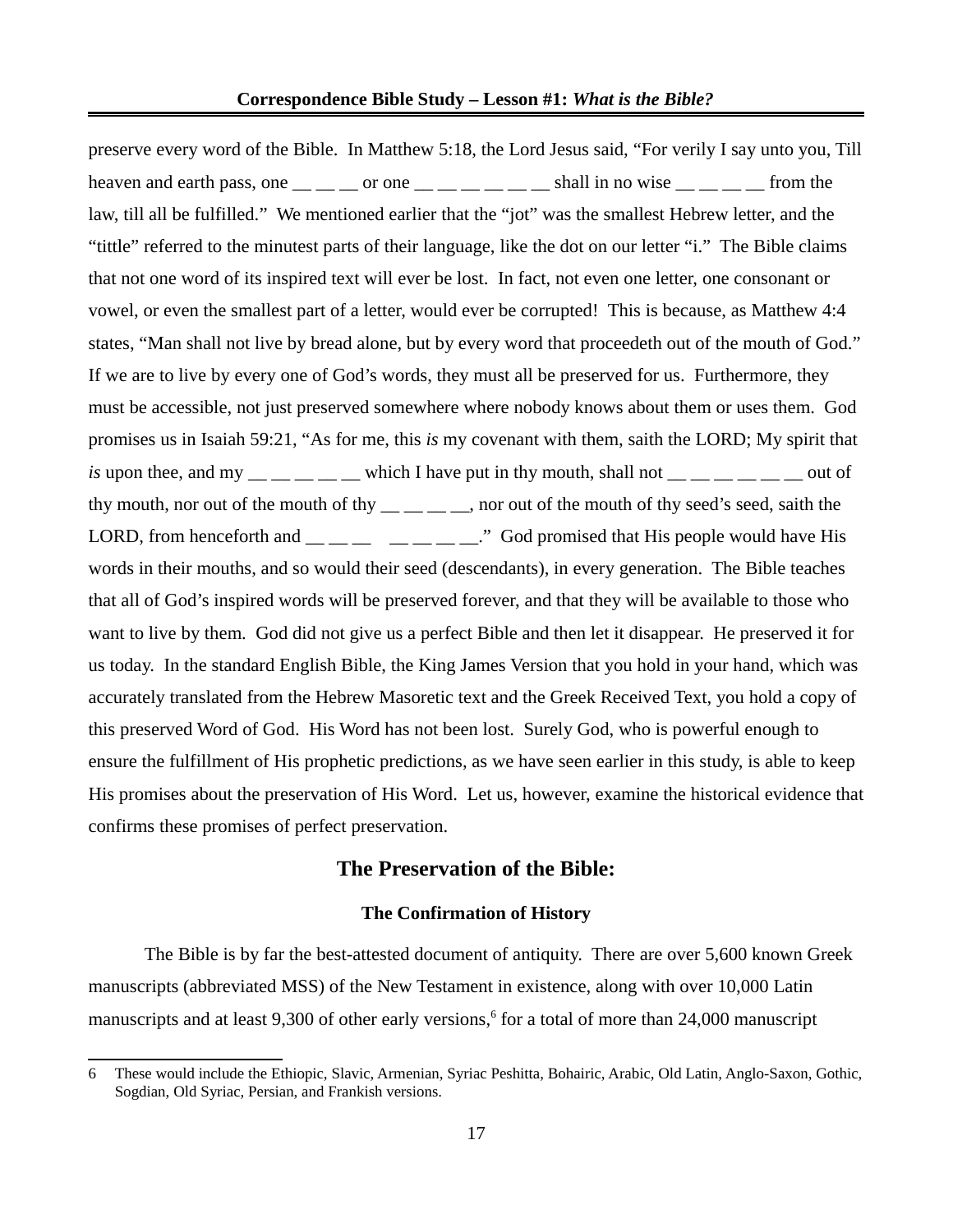copies or portions. The book with the second largest number of copies is the *Illiad* of Homer, with 643 manuscripts, less than 2.7% of the evidence for the New Testament, although it was the most widely read book of antiquity! Furthermore, New Testament MSS date back to the era of the composition of the books themselves; a number of papyri from the Qumran caves where the Dead Sea Scrolls were discovered have been dated as early as A. D. 50, and New Testament papyri from other locations date to close to A. D. 100, shortly after the final books of the New Testament were written. After this time the amount of evidence begins to grow with tremendous speed. In contrast to this early evidence, of the 643 MSS of Homer's *Illiad,* the earliest complete preserved text dates from the 13th century A. D.! Furthermore, all but 11 of the 7,957 verses of the New Testament could be reproduced without a single manuscript from the 36,289 quotes made by early writers in Christendom from the second to the fourth century. With this kind of evidence, to assert that the New Testament has been corrupted requires one to not only reject God's promises of perfect preservation but to throw out all of ancient history. Compare the evidence for the New Testament to that for these other representative ancient documents:

| <b>AUTHOR</b>       | <b>When Written</b> | <b>Earliest Copy</b> | <b>Time Span</b> | <b>No. of Copies</b> |
|---------------------|---------------------|----------------------|------------------|----------------------|
| Casear              | 100-44 B.C.         | A. D. 900            | $1,000$ yrs.     | 10                   |
| Plato (Tetralogies) | 427-347 B.C.        | A. D. 900            | 1,200 yrs.       | 7                    |
| Tacitus (Annals)    | A. D. 100           | A. D. 1100           | 1,000 yrs.       | 20                   |
| Pliny the Younger   | A. D. 61-113        | A. D. 850            | 750 yrs.         | 7                    |
| Thucydides          | 460-400 B.C.        | A. D. 900            | 1,300 yrs.       | 8                    |
| (History)           |                     |                      |                  |                      |
| <b>Suetonius</b>    | A. D. 75-160        | A. D. 950            | 800 yrs.         | 8                    |
| Herodotus           | 480-425 B.C.        | A. D. 900            | 1,300 yrs.       | 8                    |
| (History)           |                     |                      |                  |                      |
| Sophocles           | 496-406 B.C.        | A. D. 100            | 1,400 yrs.       | 193                  |
| Catullus            | 54 B.C.             | A. D. 1550           | 1,600 yrs.       | 3                    |
| Euripides           | 480-406 B.C.        | A. D. 1100           | 1,500 yrs.       | 9                    |
| Aristotle           | 384-322 B.C.        | A. D. 1100           | 1,400 yrs.       | 49                   |
| Aristophanes        | 450-385 B.C.        | A. D. 900            | $1,200$ yrs.     | 10                   |
| NEW                 | c. A. D. 35-95 for  | Papyri 7Q5-7         | negligible       | $24,000+$            |
| <b>TESTAMENT</b>    | different books     | c. A. D. 50          |                  |                      |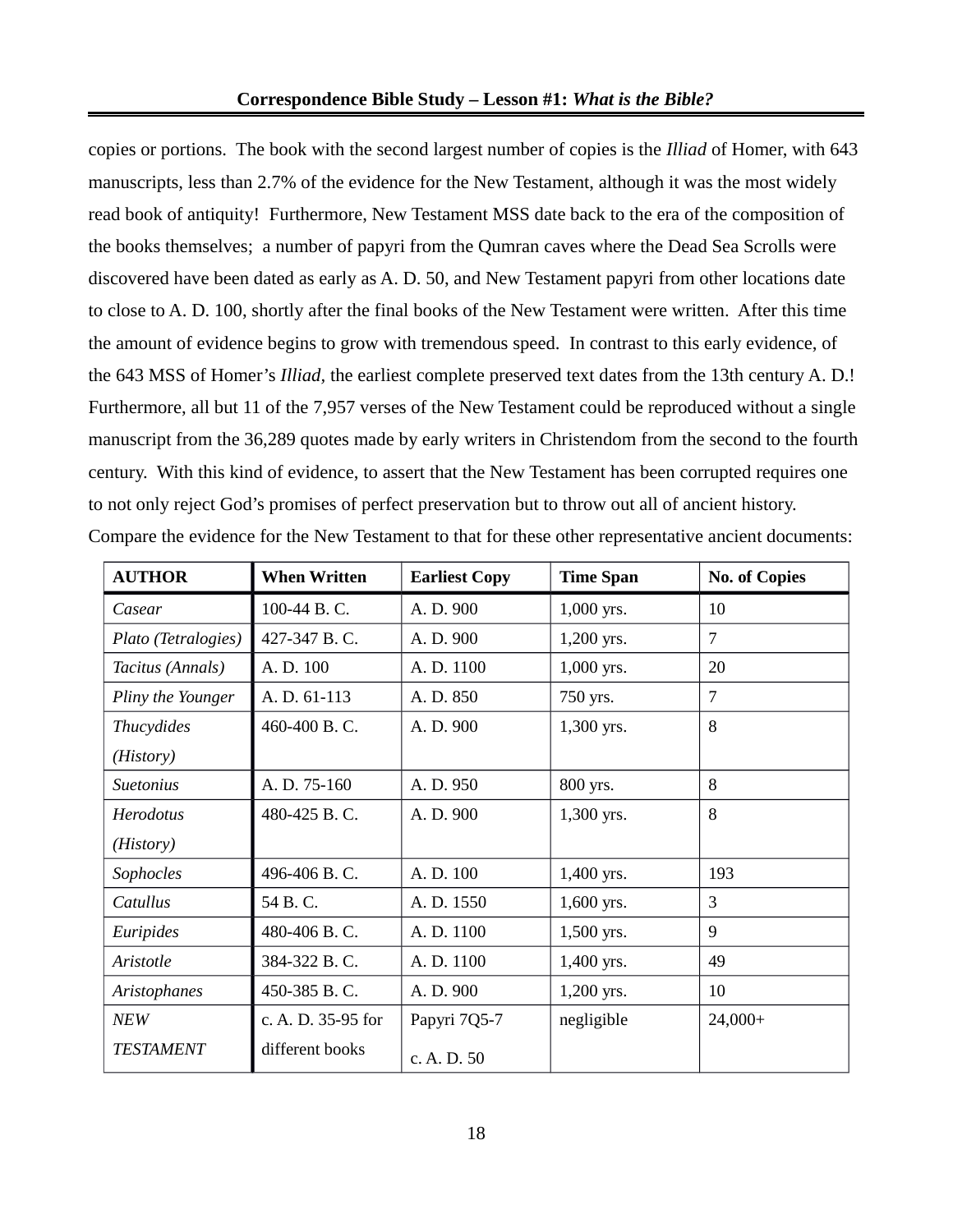If the New Testament is not preserved, accurate, and historical, nothing is.[7](#page-18-0)

What about the Old Testament? Can God's promises to perfectly preserve it be trusted? We also have a great many Hebrew manuscripts and a wide variety of other sorts of attestation for it. For example, one source, the Cairo synagogue geniza (a storehouse for manuscripts), discovered in the 1890s, held over 10,000 manuscript portions. Over six thousand other Hebrew manuscripts from a wide variety of sources also exist elsewhere.

The discovery of the Dead Sea Scrolls in 1947 provided an opportunity to test the validity of the promises of Biblical preservation. The Scrolls were over a thousand years older than previously known Old Testament MSS—if men had changed or corrupted the Bible, their actions would now be exposed by the discovery of the much older text. Furthermore, all the books of the Old Testament, except the short book of Esther, were discovered among the scrolls, so the test would either validate or invalidate the whole Hebrew Bible. They turned out to provide an astounding confirmation of the accuracy of the Old Testament—the Hebrew Masoretic text, which underlies the King James Bible and most other Bible versions, was found in the scrolls. The Bible had not been changed! Other early manuscripts found in other locations, such as those in the ancient fortress of Masada, also evidence the accuracy of the Hebrew text; for example, fragments from the Psalms, Leviticus, Ezekiel, and Deuteronomy were found that were letter-by-letter identical to our printed Hebrew texts.<sup>[8](#page-18-1)</sup>

The Jewish scribes were also phenomenally careful in their copying of the Hebrew text. They followed elaborate sets of rules to ensure an accurate textual transmission. The Jewish Talmud, for example, mandated, among other rules, that a scribe needed to: 1.) Write no word or letter from memory, but have an authentic copy before him and read and pronounce each word before writing it. 2.) Wipe his pen each time before writing the word for "God" (*Eloheim*) and wash his whole body before writing the name *Jehovah.* 3.) Finish a roll within thirty days; otherwise the work was worthless. One mistake on a sheet condemned the sheet—three copying mistakes on any page and the entire manuscript was condemned. 4.) Every word and every letter was counted, and if a letter was omitted, an extra letter inserted, or if one letter touched another, the manuscript was condemned or

<span id="page-18-0"></span><sup>7</sup> Much of the material in this section is compiled from the *Baker Encyclopedia of Christian Apologetics* by Norman Geisler (Grand Rapids, MI: Baker Books, 1999) and *Evidence That Demands a Verdict, vol. 1* by Josh McDowell (San Bernardino, CA: Here's Life Publishers, 1979). For more information, please contact us or examine these resources.

<span id="page-18-1"></span><sup>8</sup> pg. 45-46, *A Survey of Old Testament Introduction,* Gleason Archer, rev. ed. Chicago, IL: Moody Press, 1994.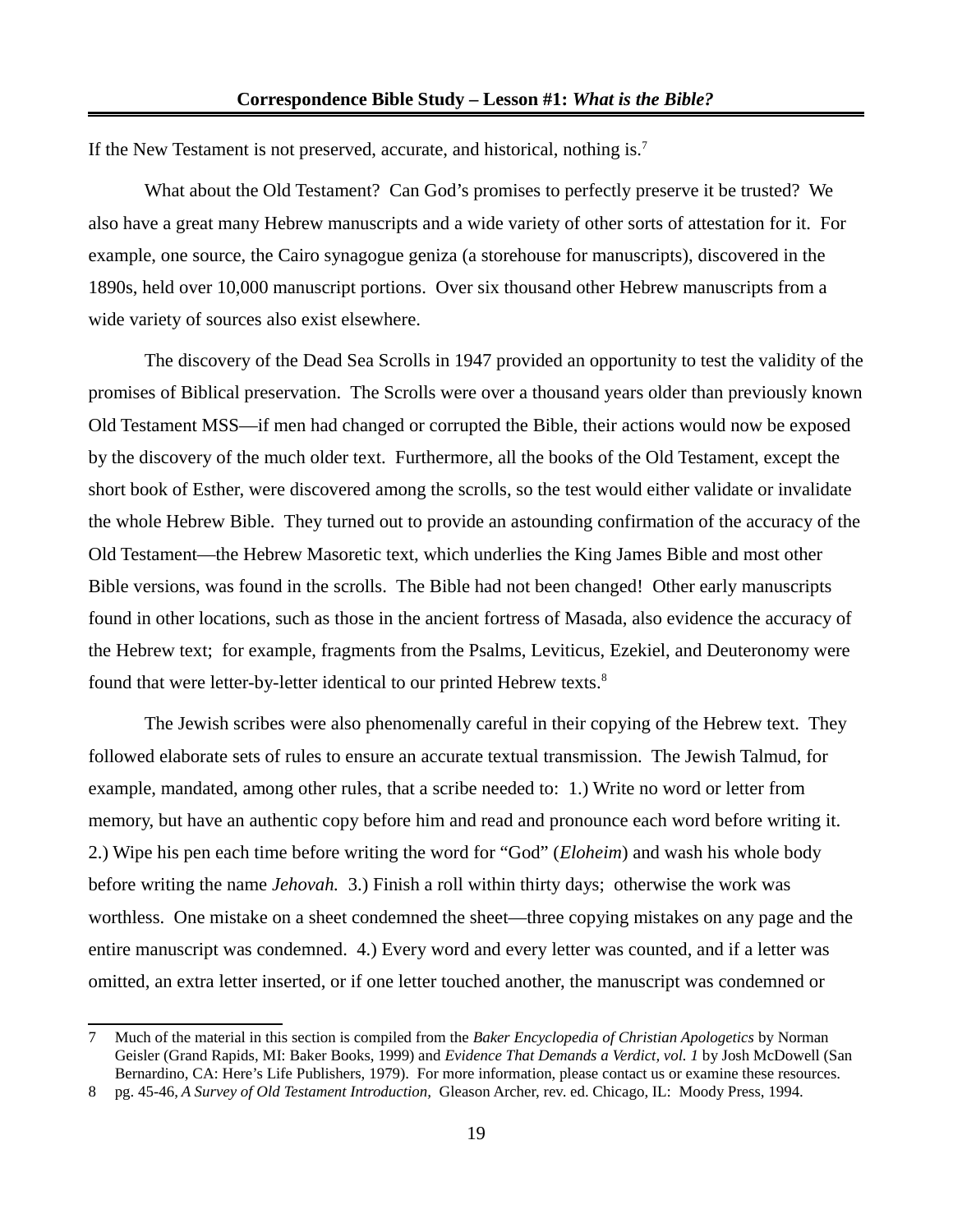destroyed at once. Evidence for the use of these rules is seen in the Masoretic notes found in the Hebrew Bible. For example, at the end of the book of Genesis, we find a note that reads in part:

"The number of the verses of the book of Genesis is a thousand and five hundred and thirty and four. . . . And its middle point is, 'And by thy sword shalt thou live' (27:40). And the words are twenty thousand and six hundred and twelve. And the letters are eight and seventy thousand and sixty and four."

Think of it! Every verse, word, and letter was counted and accurately tabulated! Another note, this one at the end of the first five books of the Bible, referred to as the Pentateuch or the Law, reads in part:

"The number of the verses of the whole Law is five thousand and eight hundred and forty and five. . . . And its middle point is, 'And he placed on the breastplate the Urim and the Thummim' (Lev. 8:8). The number of all the words is eighty-one thousand four hundred and forty. The number of all the letters is three hundred and four thousand and eight hundred and seven."<sup>[9](#page-19-0)</sup>

This kind of stunningly meticulous care for the accurate transmission of the Hebrew text provides amazing confirmation that God's promises of preservation have been fulfilled. The Bible we have today in our hands is indeed the same as that which was originally given by inspiration. To say otherwise not only requires one to reject God's promises, but to deliberately close one's mind to overwhelming evidence.

### **The Conclusion:**

#### **The Bible is the inspired, infallible, perfect Word of God!**

We have seen, over the course of this Bible study, that the Bible claims that it is the inspired Word of God. We saw that this means that the Bible is as much God's Word as if you actually heard Him speak audibly to you. The Bible is not just God's Word in some vague and general sense, but each and every one of its words is from God. We then saw some of the powerful evidence that backs up this fact. Finally, we saw both that God had promised to perfectly preserve His Word for us today, and that history provides very powerful corroboration for this claim. Since all of this is true, what should you

<span id="page-19-0"></span><sup>9</sup> The translation is that on pgs. 63, 67-68 of *Introduction to the Ginsburg Edition of the Hebrew Old Testament (C. D.* Ginsburg, London: British and Foreign Bible Society, 1928). The notes are found at the end of the Ginsburg edition of the traditional Hebrew Masoretic text as published by the Trinitarian Bible Society.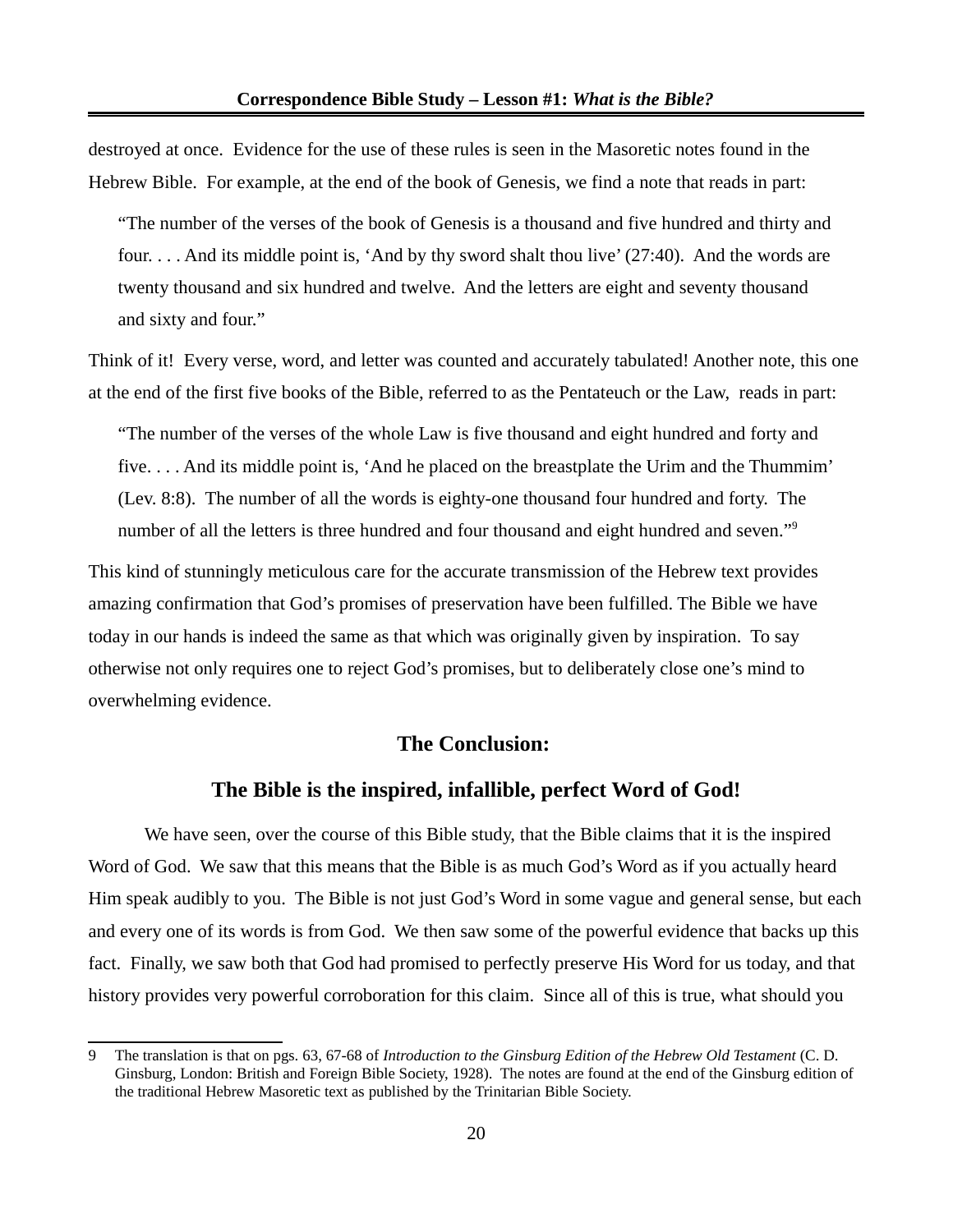#### **Correspondence Bible Study – Lesson #1:** *What is the Bible?*

do? 2 Timothy 2:15 says you should "<sub>\_\_\_\_\_\_\_\_\_</sub> to shew thyself approved unto God, a workman that needeth not to be ashamed, rightly dividing the word of truth" (2 Timothy 2:15). In John 5:39, Jesus Christ said "\_\_ \_\_ \_\_ \_\_ \_\_ \_\_ the scriptures; for in them ye think ye have eternal life: and they are they which testify of me" (John 5:39). Let us, therefore, search and study the Bible with reverence and with a willingness to immediately submit to all that we see that it teaches. Psalm 19:7-11 says, "The law of the LORD *is* \_\_\_\_\_\_\_\_\_\_\_\_\_\_\_\_, converting the soul: the testimony of the LORD *is* sure, making wise the simple. The statutes of the LORD *are* right, heart: the commandment of the LORD *is* \_\_ \_ \_ \_ \_ enlightening the eyes. The fear of the LORD *is* clean, enduring for ever: the judgments of the LORD *are* <sub>\_\_</sub> \_\_ \_ *and* righteous altogether. More to be desired *are they* than  $\frac{1}{\frac{1}{\sqrt{1-\frac{1}{n}}}$ , yea, than much  $\frac{1}{\sqrt{1-\frac{1}{n}}}$   $\frac{1}{\sqrt{1-\frac{1}{n}}}$  : sweeter also than honey and the honeycomb. Moreover by them is thy servant warned: *and* in keeping of them *there is* great  $\mu_1 \mu_2 \mu_3 \mu_4$ . The Bible is a priceless treasure that God has given to us. Let us see, then, what it says about who He is! This will be the subject of the next Bible study: *Who is God?*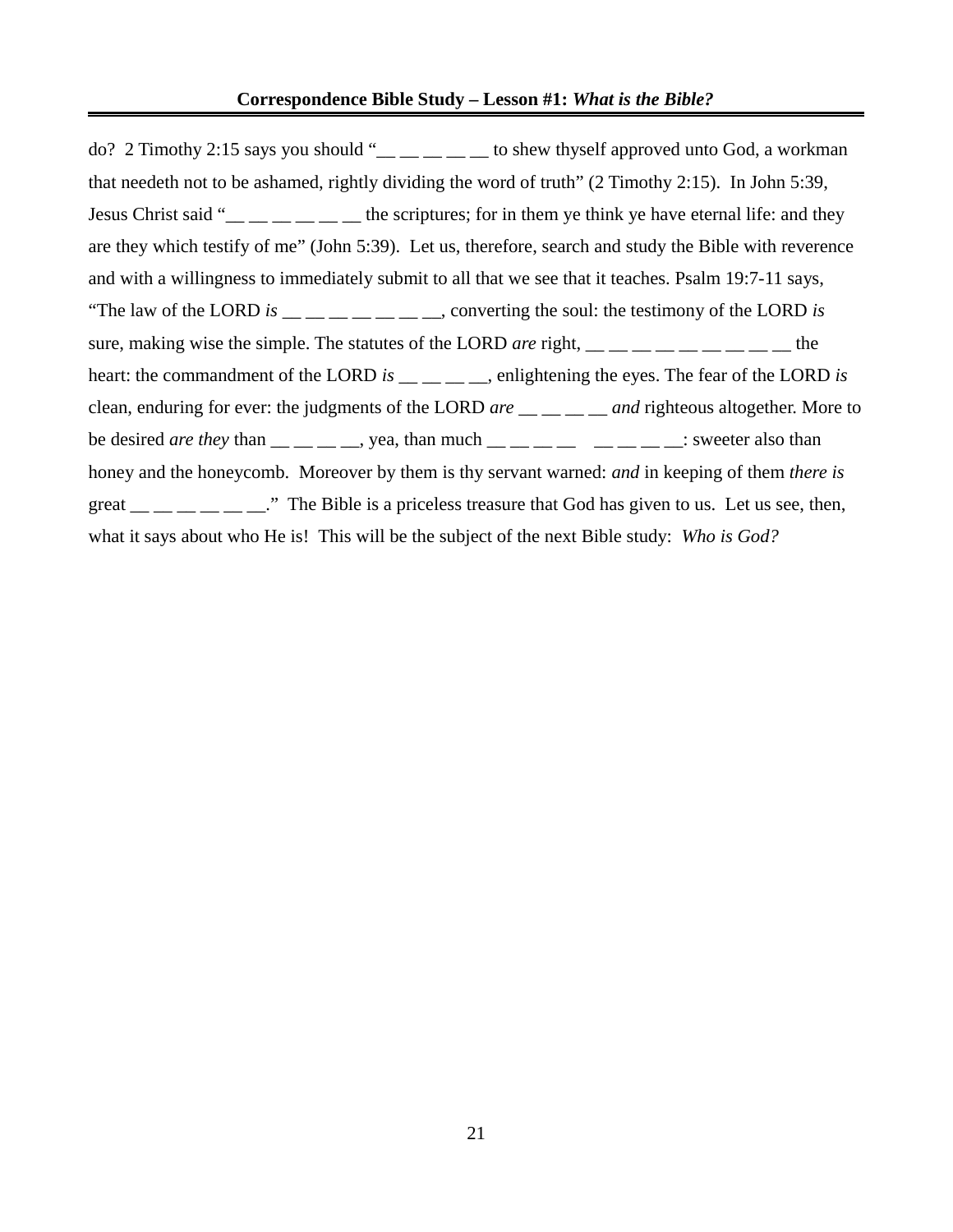| 1.) The Bible is a good religious book, but it has some minor errors in it since<br>it was written by man.                           | <b>TRUE</b> | <b>FALSE</b> |
|--------------------------------------------------------------------------------------------------------------------------------------|-------------|--------------|
| 2.) Every word of the Bible is as much God's Word as if the Lord actually<br>spoke it directly to you out loud.                      | <b>TRUE</b> | <b>FALSE</b> |
| 3.) Words in the Bible are in italics to show that they are important, to<br>emphasize them.                                         | <b>TRUE</b> | <b>FALSE</b> |
| 4.) Science, archeology, and history all confirm that the Bible is true.                                                             | <b>TRUE</b> | <b>FALSE</b> |
| 5.) There is more historical evidence that the text of the Bible has been<br>preserved than there is for any other ancient document. |             | <b>FALSE</b> |
| 6.) The main reason that some people do not believe in the Bible is because<br>there is not enough evidence for it.                  |             | <b>FALSE</b> |
| 7.) We must reverently study the Bible, since every one of its words is<br>inspired by God and preserved by Him for us today.        |             | <b>FALSE</b> |

# **Review Quiz For Bible Study #1**

# **Materials Mentioned in Study #1 and a Request for Study #2**

\_\_\_ I have returned the first Bible study to you with the answer blanks filled in and have answered the review quiz questions. Please send me the next Bible study, *Who is God?*

\_\_\_ I would like more evidence that the Bible is the Word of God. Please send me the booklet *The Book of Daniel: Proof that the Bible is the Word of the Living God.*

\_\_\_ I have questions about creation and evolution. Please send me the booklet *The Scientific Case Against Evolution.*[10](#page-21-0)

\_\_\_ I have questions about how science relates to the flood of Noah's day. Please send me the booklet *Biblical Catastrophism and Geology.*

*\_\_\_* I do not own a King James Version of the Bible. Please send me a free copy.

<span id="page-21-0"></span><sup>10</sup> Both *The Scientific Case Against Evolution* and *Biblical Catastrophism and Geology* can be downloaded for free at: http://faithsaves.net/is-the-Bible-Gods-Word/.